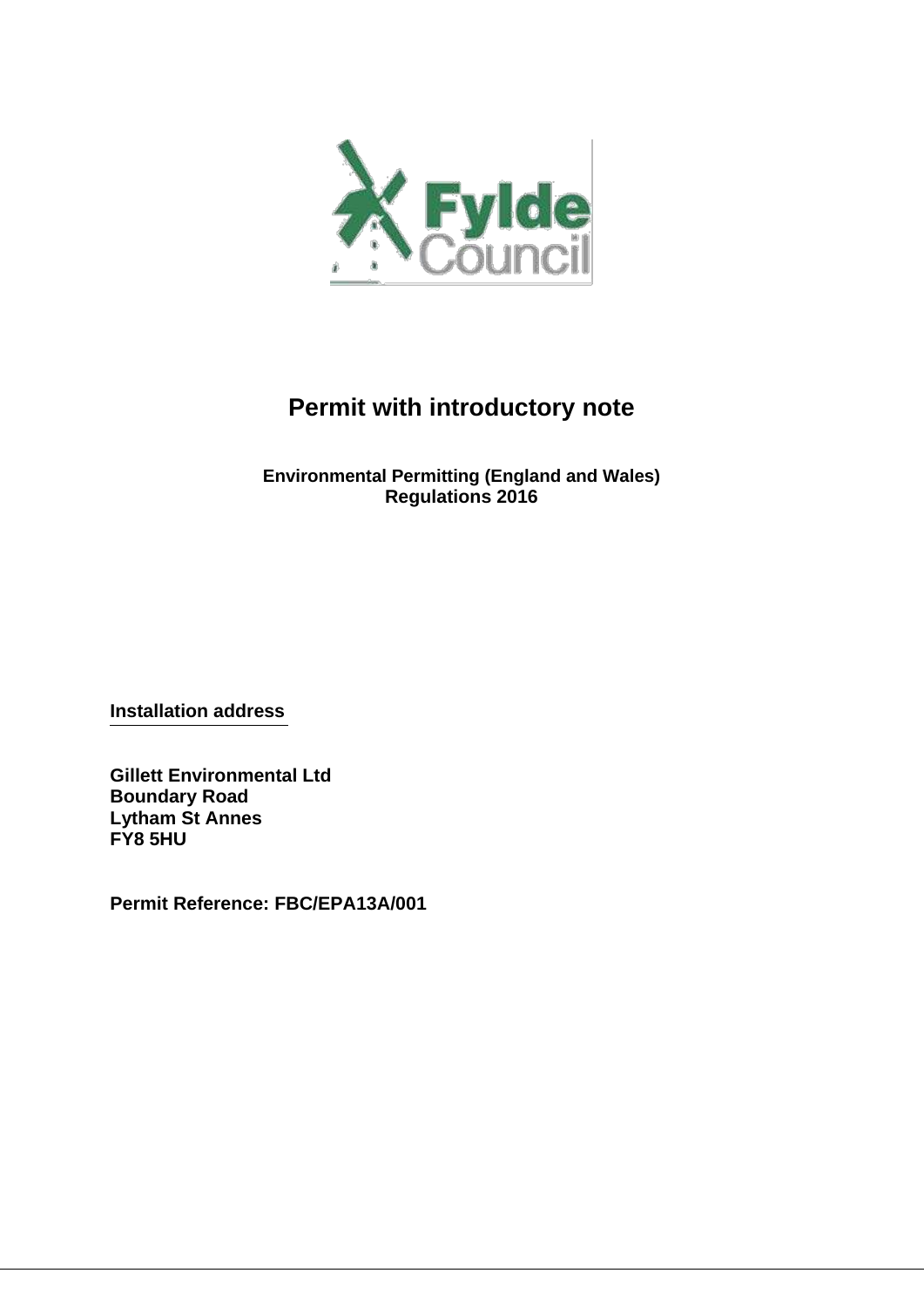Permit and introductory note LA-PPC



Fylde Borough Council Contact Details: Town Hall, Lytham St. Annes, Lancashire, FY8 1LW Tel Main: 01253 658658 [http://www.fylde.gov.uk](http://www.fylde.gov.uk/)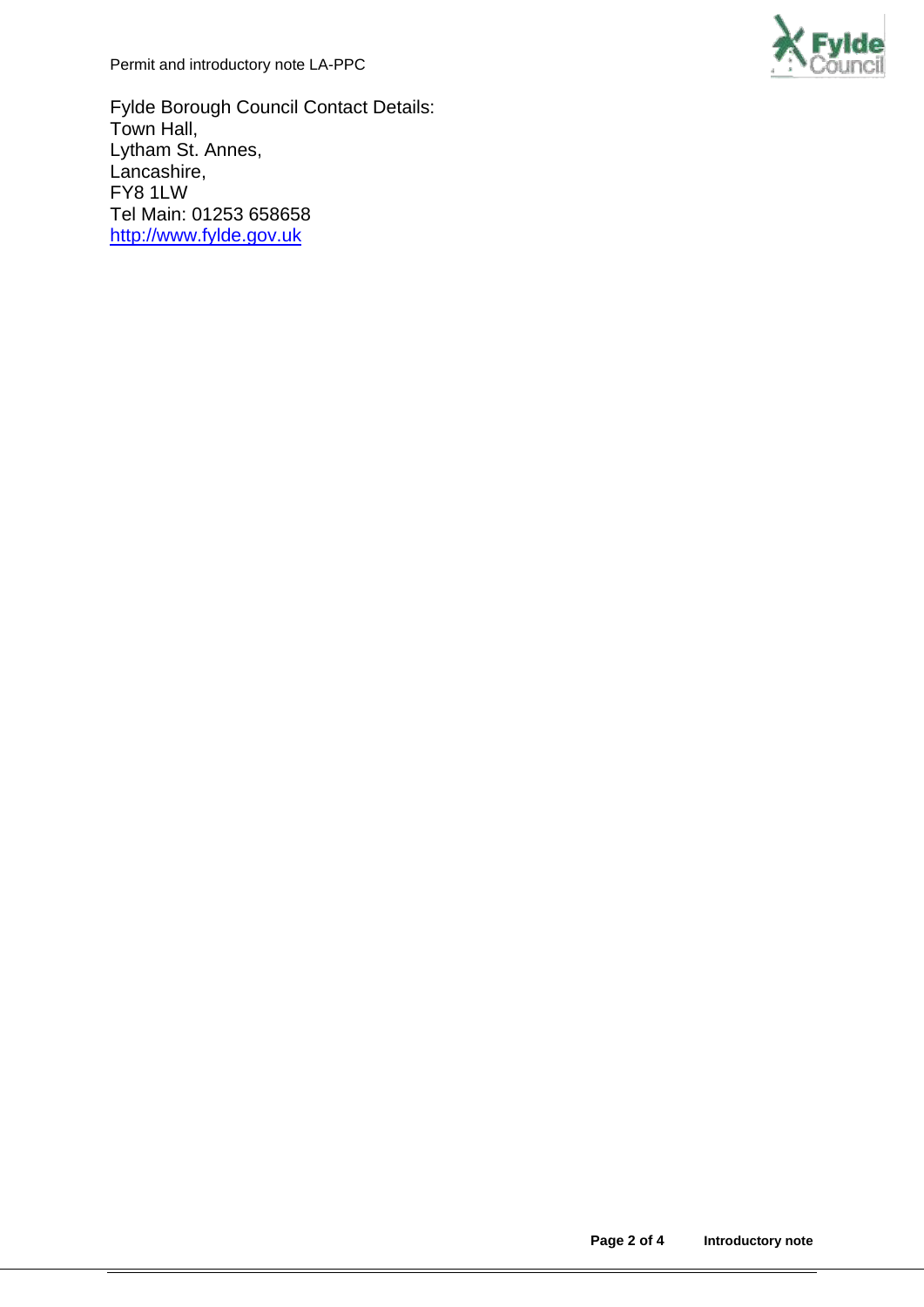

# **Introductory note**

*This introductory note does not form a part of the Permit*

**The following Permit is issued under Regulation 13 of the Environmental Permitting (England and Wales) Regulations 2016 (S.I. 2016 No. 1154) ("the EP Regulations") to operate an installation carrying out one or more of the activities listed in Schedule 13 of those Regulations, to the extent authorised by the Permit.**

**The Permit includes conditions which have to be complied with. It should be noted that aspects of the operation of the installation which are not regulated by specific conditions are subject to the Best Available Techniques condition placed in the permit, that the Operator shall use the best available techniques for preventing or, where that is not practical, reducing emissions from the installation.**

**Please note techniques include both the technology used and the way in which the installation is designed, built, maintained, operated and decommissioned.**

#### **Brief description of the installation regulated by this permit**

The installation comprises a small waste incineration plant with a capacity of less than 10tpd. The plant falls within Schedule 13 of the Environmental Permitting (England and Wales) Regulations 2016. Utilizing a Herz RRK-AK WID 1000 biomass boiler supplying ~1.0MWth of thermal energy. The boiler has a stepped grate stoker-fired hearth from Herz Energietechnik GmbH. The biomass boiler will burn Grade A, Grade B or Grade C recycled wood chip fuel sourced from local wood recyclers. The biomass boiler burns at a rate of~330 kg/hr of wood chip fuel. It includes a fluegas recirculation system to control combustion temperatures and minimise the formation of oxides of nitrogen, a urea-based SNCR system to control emissions of NOX when required sodium bicarbonate injection to control emissions of acid gases (SO2, HCl and HF) when required, activated carbon injection to control emissions of dioxins & furans, and volatile heavy metals.

Including an IED-compliant continuous emissions monitoring system (CEMS) for the measurement of emissions oxides of nitrogen, sulphur dioxide, carbon monoxide, particulates, hydrogen chloride and volatile organic compounds, in addition to oxygen, water vapour, temperature and pressure for correction to IED reference conditions (11% O2, dry and STP).

| Superseded Licences/Consents/Authorisations relating to this installation |  |  |  |  |
|---------------------------------------------------------------------------|--|--|--|--|
| Holder<br>Date of Issue<br>Reference Number                               |  |  |  |  |
| N/A<br>N/A<br>N/A                                                         |  |  |  |  |

# **Confidentiality**

The Permit requires the Operator to provide information to Fylde Borough Council. The Council will place the information onto the public registers in accordance with the requirements of the EP Regulations. If the Operator considers that any information provided is commercially confidential, it may apply to Fylde Borough Council to have such information withheld from the register as provided in the EP Regulations. To enable Fylde Borough Council to determine whether the information is commercially confidential, the Operator should clearly identify the information in question and should specify clear and precise reasons.

#### **Variations to the permit**

Your Attention is drawn to the Variation Notification Procedure condition in the permit. This Permit may be varied in the future. If at any time the activity or any aspect of the activity regulated by the following conditions changes such that the conditions no longer reflect the activity and require alteration, the Regulator should be contacted.

#### **Surrender of the permit**

Where an Operator intends to cease the operation of an installation (in whole or in part) the Regulator should be informed in writing, such notification must include the information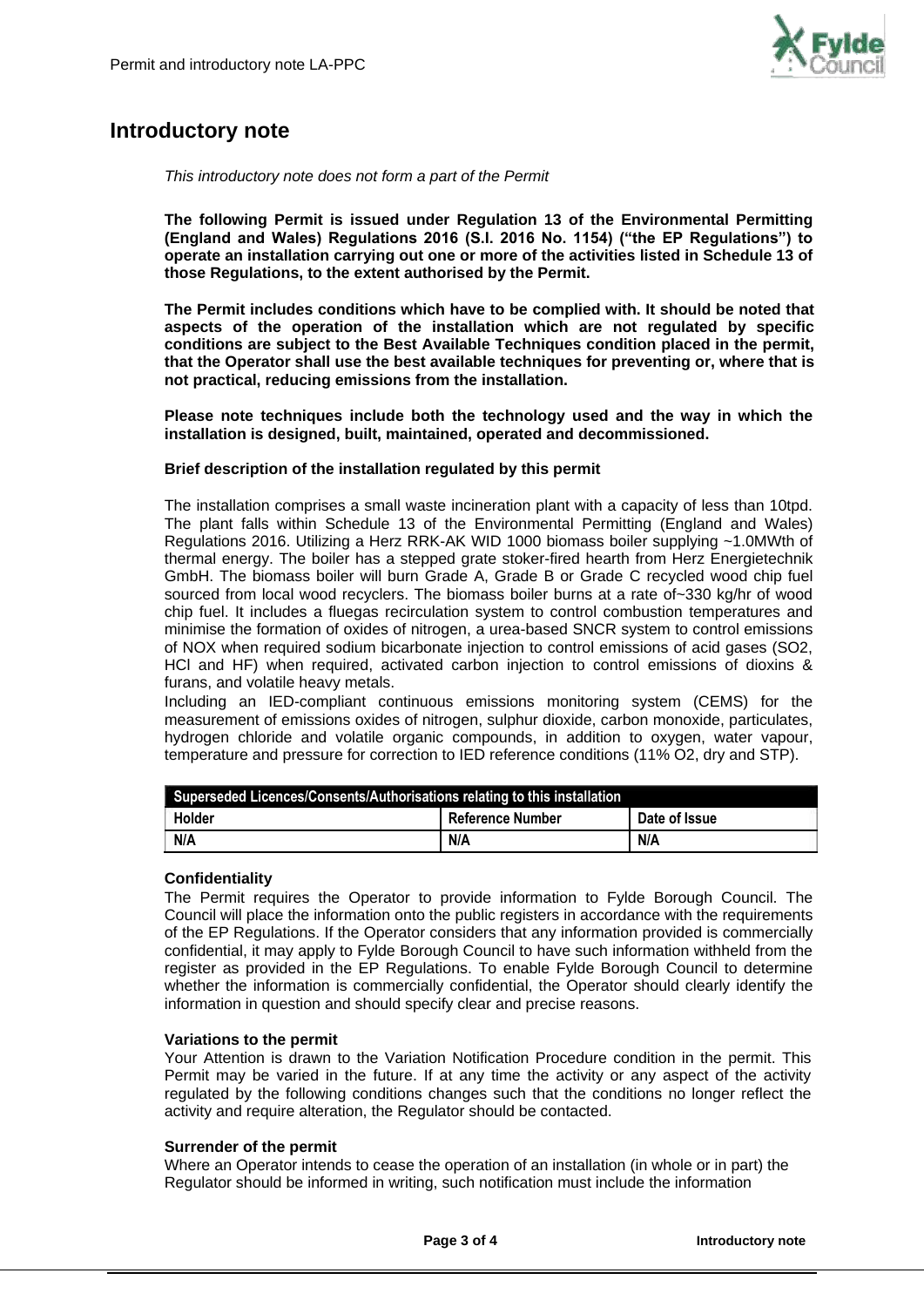

specified in regulation 24, or in accordance with Regulation 25 of the EP Regulations for Permits to which Regulation 24 does not apply.

#### **Transfer of the permit or part of the permit**

Before the Permit can be wholly or partially transferred to another person, a joint application to transfer the Permit has to be made by both the existing and proposed holders, in accordance with Regulation 21 of the EP Regulations. A transfer will be allowed unless the Authority considers that the proposed holder will not be the person who will have control over the operation of the installation or will not ensure compliance with the conditions of the transferred Permit.

#### **Responsibility under workplace health and safety legislation**

This Permit is given in relation to the requirements of the EP regulations. It must not be taken to replace any responsibilities you may have under Workplace Health and Safety legislation.

#### **Appeal against permit conditions**

Anyone who is aggrieved by the conditions attached to a Permit can appeal to the Appropriate Authority (Secretary of State for the Environment, Food and Rural Affairs, in England and the Welsh Ministers in Wales). Appeals must be made in accordance with the requirements of Regulation 31 and Schedule 6 of the EP Regulations.

Appeals should be received by the Secretary of State for Environment, Food and Rural Affairs or the Welsh Ministers at the following addresses:

| The Planning Inspectorate                       | Or for appeals in Wales:  |
|-------------------------------------------------|---------------------------|
| Environment Team, Major and Specialist Casework |                           |
| Room 4/04 Kite Wing                             | The Planning Inspectorate |
| <b>Temple Quay House</b>                        | <b>Crown Buildings</b>    |
| 2 The Square                                    | Cathays Park              |
| <b>Temple Quay</b>                              | <b>CARDIFF</b>            |
| Bristol BS1 6PN                                 | <b>CF10 3NQ</b>           |

#### **Please Note**

An appeal bought under Regulation 31 (2) (b), (c) and Schedule 6, in relation to the conditions in a permit will not suspend the effect of the conditions appealed against; the conditions must still be complied with.

In determining an appeal against one or more conditions, the Act allows the Secretary of State in addition to quash any of the other conditions not subject to the appeal and to direct the local Authority either to vary any of these other conditions or to add new conditions.

Our enforcement of this permit will be in accordance with the Regulators' Compliance Code. A copy is on the Business, Innovation and Skills Department website: is on the Business, Innovation and Skills Department website: [http://www.bis.gov.uk/files/file45019.pdf.](http://www.bis.gov.uk/files/file45019.pdf)

# **End of introductory note**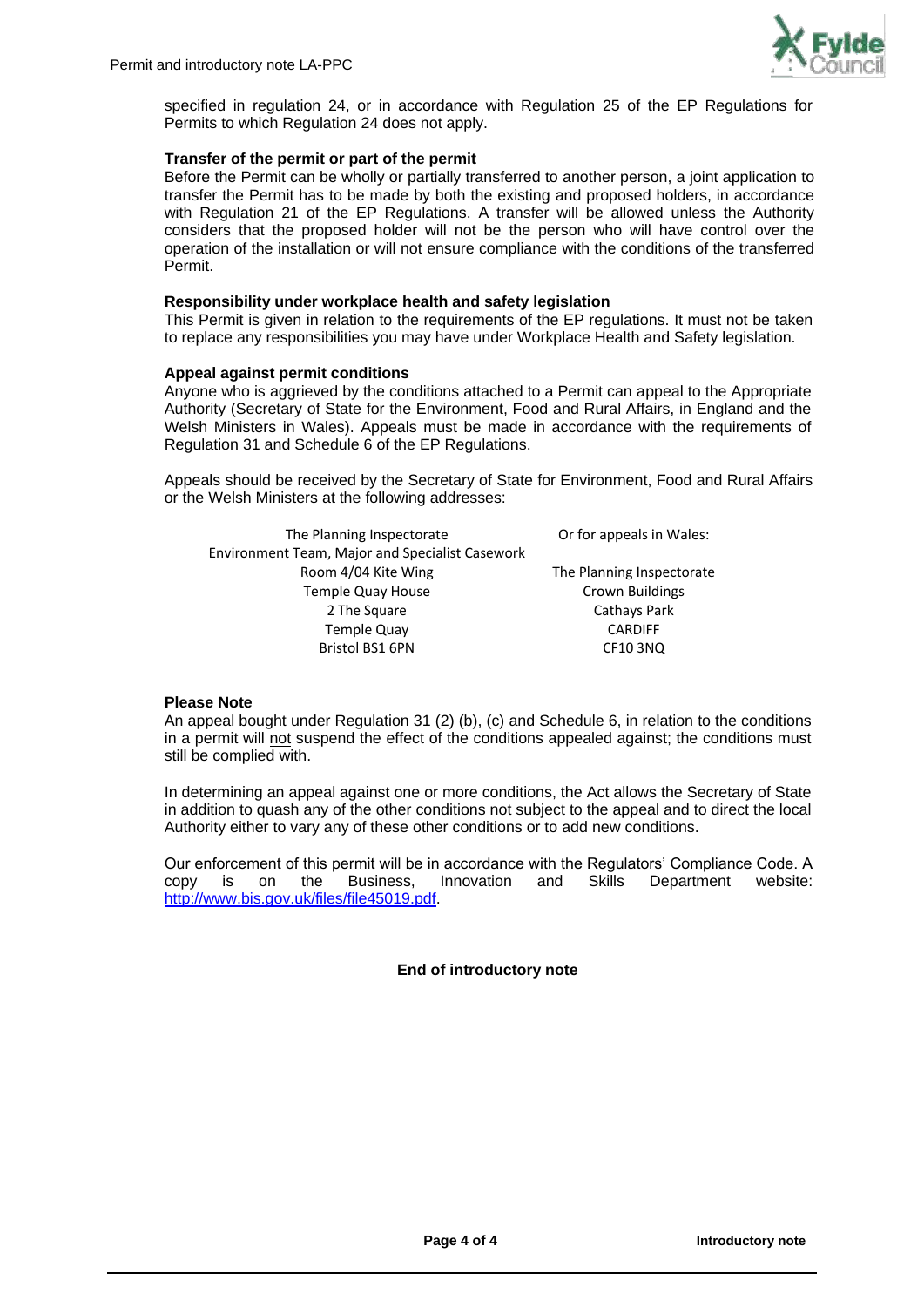

# **Permit issued under the Environmental Permitting (England and Wales) Regulations 2016**

# **Permit**

# **Permit Number: FBC/EPA13A/001**

Fylde Borough Council (the Regulator) in exercise of its powers under Regulation 13 of the Environmental Permitting (England and Wales) Regulations 2016 (S.I. 2016 No. 1154) hereby permits:

**Gillett Environmental Ltd** ("the Operator"),

Whose registered office is:

**69 Windsor Road Prestwich Manchester M25 0DB**

**Company Number: 06740061**

To operate an installation at

**Gillett Environmental Ltd Boundary Road Lytham St Annes FY8 5HU**

to the extent authorised by and subject to the conditions of this Permit and within the boundary marked in red on the site plan.

**Signed** 

TrayMorrison

**Tracy Morrison Director of Resources Authorised to sign on behalf of Fylde Borough Council**

Dated

26th July 2017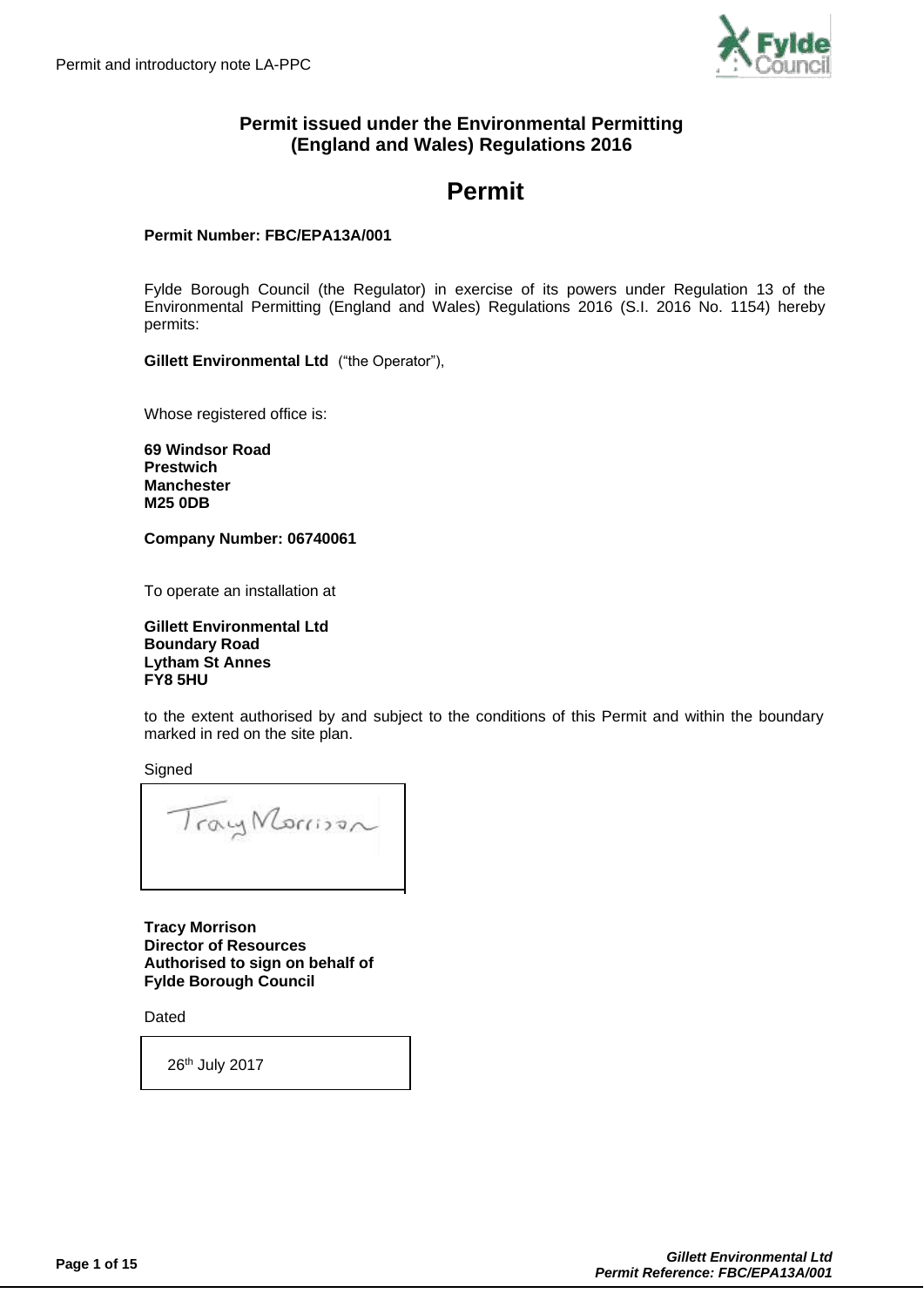

# **CONDITIONS**



**Site plan (Installation boundary marked in red)**

#### **1 Management**

- 1.1 General management
- 1.1.1 The operator shall manage and operate the activities:
	- (a) In accordance with a written management system that identifies and minimises risks of pollution, including those arising from operations, maintenance, accidents, incidents, non-conformances, closure and those drawn to the attention of the operator as a result of complaints; and (b) using sufficient competent persons and resources.
- 1.1.2 Records demonstrating compliance with condition 1.1.1 shall be maintained.
- 1.1.3 Any person having duties that are or may be affected by the matters set out in this permit shall have convenient access to a copy of it kept at or near the place where those duties are carried out.
- 1.2 Energy efficiency
- 1.2.1 The operator shall:
	- (a) take appropriate measures to ensure that energy is used efficiently in the activities;
	- (b) review and record at least every four years whether there are suitable opportunities to improve the energy efficiency of the activities; and
	- (c) take any further appropriate measures identified by a review.
- 1.3 Efficient use of raw materials
- 1.3.1 The operator shall: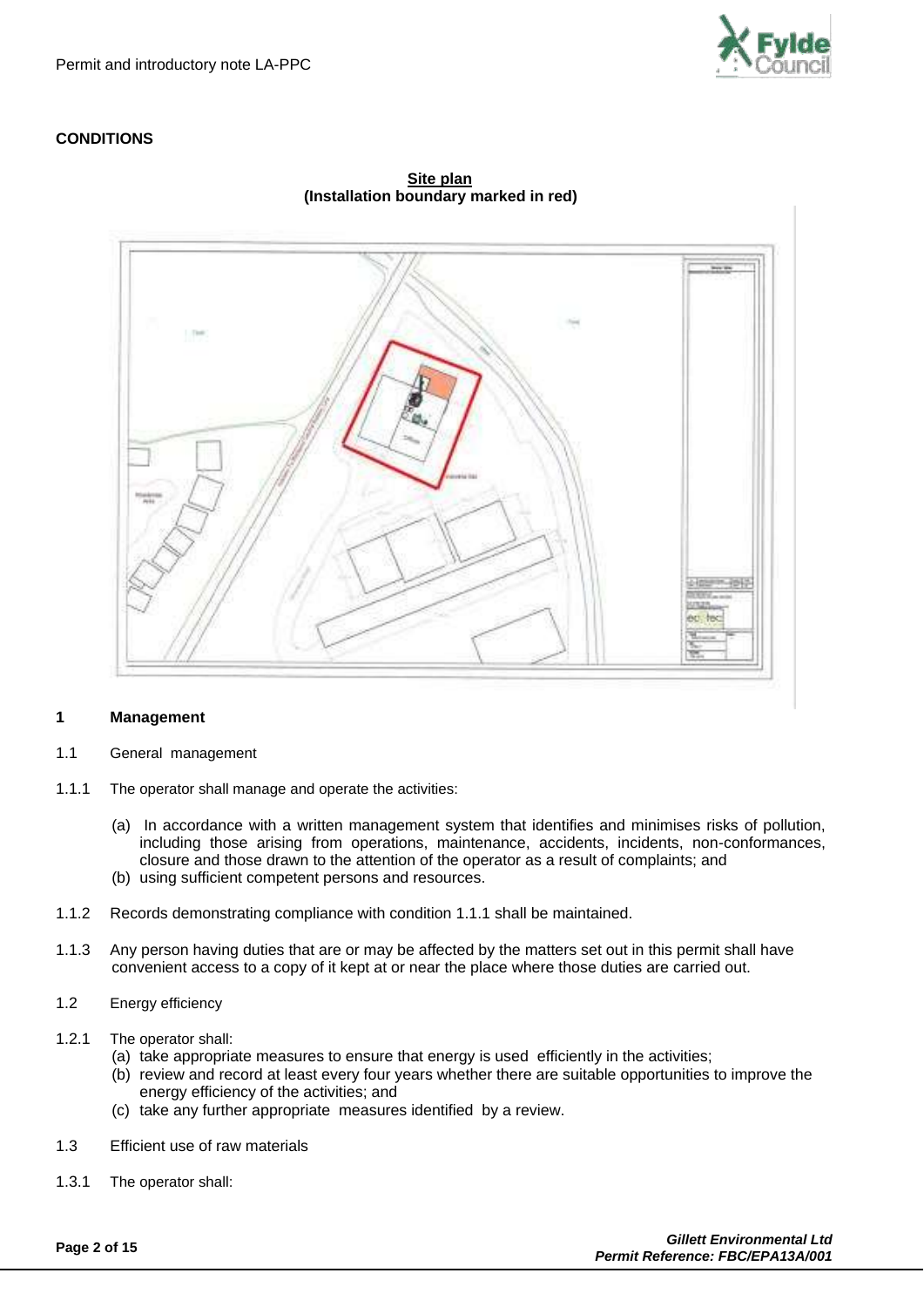Permit and introductory note LA-PPC



- (a) take appropriate measures to ensure that raw materials and water are used efficiently in the activities;
- (b) maintain records of raw materials and water used in the activities;
- (c) review and record at least every four years whether there are suitable alternative materials that could reduce environmental impact or opportunities to improve the efficiency of raw material and water use; and
- (d) take any further appropriate measures identified by a review.
- 1.4 Avoidance, recovery and disposal of wastes produced by the activities
- 1.4.1 The operator shall take appropriate measures to ensure that:
	- (a) the waste hierarchy referred to in Article 4 of the Waste Framework Directive is applied to the generation of waste by the activities; and
	- (b) any waste generated by the activities is treated in accordance with the waste hierarchy referred to in Article 4 or the Waste Framework Directive; and
	- (c) where waste disposal is necessary, this is undertaken in a manner which minimised its impact on the environment.
- 1.4.2 The operator shall review and record at least every four years whether changes to those measures should be made; and take any further appropriate measures identified by a review.

# **2 Operations**

# **2.1 Permitted activities**

- 2.1.1 The operator is only authorised to carry out the activities specified in Schedule 1 table S1.1 ("Activities").
- 2.1.2 Waste authorised by this permit in condition 2.3.4 shall be clearly distinguished from any other waste on the site.

#### **2.2 The site**

- 2.2.1 The activities shall not extend beyond the site, being the land shown edged in red on the site plan above.
- 2.3 Operating techniques
	- (a) The activities shall, subject to the conditions of this permit, be operated using the techniques and to the limits described in the documentation specified in Schedule 1, table S1.1, unless otherwise agreed in writing by the Regulator.
	- (b) If notified by the Regulator that the activities are giving rise to pollution, the operator shall submit to the Regulator for approval within the period specified, a revision of any management plan, and shall implement the approved revised plan in place of the original from the date of approval, unless otherwise agreed in writing by the Regulator.
- 2.3.2 Any raw materials or fuels listed in Schedule 1 table S2.1 shall conform to the specifications set out in that table.
- 2.3.3 The incinerator may be operated 24 hours a day provided monitoring and telemetric control is enabled.
- 2.3.4 Waste shall only be accepted for incineration if:
	- (a) it is of a type and quantity listed in Schedule 1 tables S2.2 and S2.3; and
	- (b) it conforms to the description in the documentation supplied by the producer or holder; or
	- (c) it originates from within Gillett Environmental Ltd.
- 2.3.5 The operator shall ensure that where waste produced by the activities is sent to a relevant waste operation, that operation is provided with the following information, prior to the receipt of the waste:
	- (a) the nature of the process producing the waste;
	- (b) the composition of the waste;

**Page 3 of 15** *Gillett Environmental Ltd Permit Reference: FBC/EPA13A/001*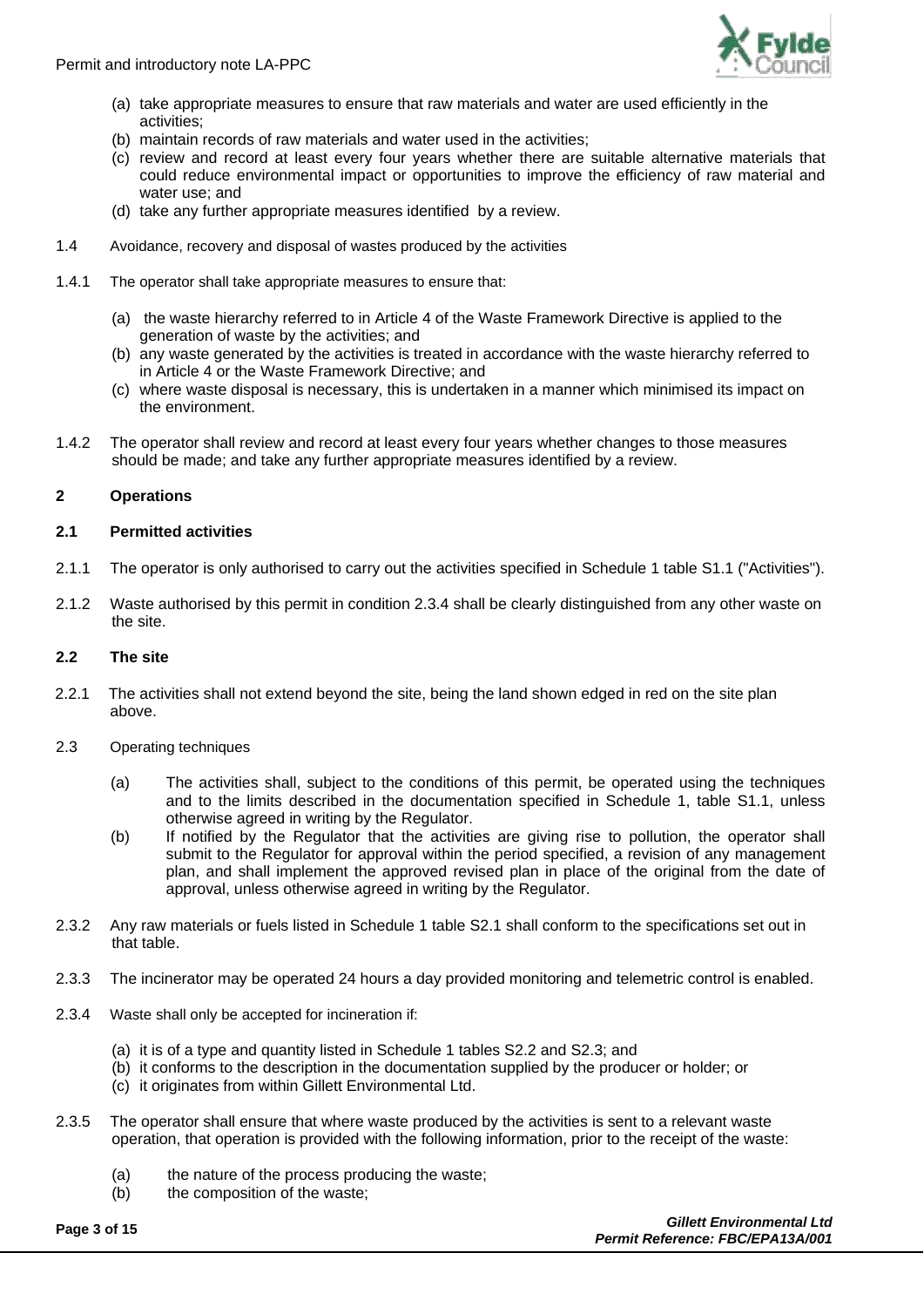

- (c) the handling requirements of the waste;
- (d) the hazardous property associated with the waste, if applicable; and
- (e) the waste code of the waste.
- 2.3.6 The operator shall ensure that where waste produced by the activities is sent to a landfill site, it meets the waste acceptance criteria for that landfill.
- 2.3.7 The operator shall incinerate only those wood fuels and wastes where the throughputs, calorific values and pollutant compositions are within the ranges specified in table S2.2 and S2.3 of Schedule 1.
- 2.3.8 Wood fuels and waste shall not be charged, shall cease to be charged, and in no circumstances continue to be incinerated for a period of more than 4 hours uninterrupted if:
	- (a) The secondary combustion chamber temperature is below, or falls below, 850°C.
	- (b) Any continuous emission limit value in Schedule 1 table S3.1 is exceeded.
	- (c) Monitoring results required to demonstrate compliance with any continuous emission limit value in Schedule 1 table S3.1 are unavailable.
	- (d) In the event of breakdown.
- 2.3.9 The operator shall have at least one auxiliary burner operational at start up or shut down or whenever the operating temperature falls below that specified in condition 2.3.8, as long as incompletely burned waste is present in the combustion chamber. Unless the temperature specified in condition 2.3.8 is maintained in the secondary combustion chamber, such burner(s) may be fed only with fuels which result in emissions no higher than those arising from the use of gas oil, liquefied gas or natural gas.

#### **3 Emissions and monitoring**

#### **3.1 Emissions to water, air or land**

- 3.1.1 There shall be no point source emissions to water, air or land except from the sources and emission points listed in Schedule 1 tables S3.1, and S3.2
- 3.1.2 The Emission limits given in Schedule 1 shall not be exceeded.
- 3.1.3 Wastes produced at the site shall, as a minimum, be sampled and analysed in accordance with Schedule 1 table S 3.3. Additional samples shall be taken and tested and appropriate action taken, whenever:
	- (a) disposal or recovery routes change; or
	- (b) it is suspected that the nature or composition of the waste has changed such that the route currently selected may no longer be appropriate.

# **3.2 Emissions of substances not controlled by emission limits.**

- 3.2.1 Emissions of substances not controlled by emission limits (excluding odour) shall not cause pollution. The operator shall not be taken to have breached this condition if appropriate measures, including, but not limited to, those specified in any approved emissions management plan, have been taken to prevent or where that is not practicable, to minimise, those emissions.
- 3.2.2 The operator shall:
	- (a) if notified by the Regulator that the activities are giving rise to pollution, submit to the for approval within the period specified, an emissions management plan;
	- (b) implement the approved emissions management plan, from the date of approval, unless otherwise agreed in writing by the Regulator.

#### **3.3 Odour**

3.3.1 Emissions from the activities shall be free from odour at levels likely to cause pollution outside the site, as perceived by an authorised officer of the Local Authority unless the operator has used appropriate measures, including, but not limited to, those specified in any approved odour management plan, to prevent or where that is not practicable to minimise the odour.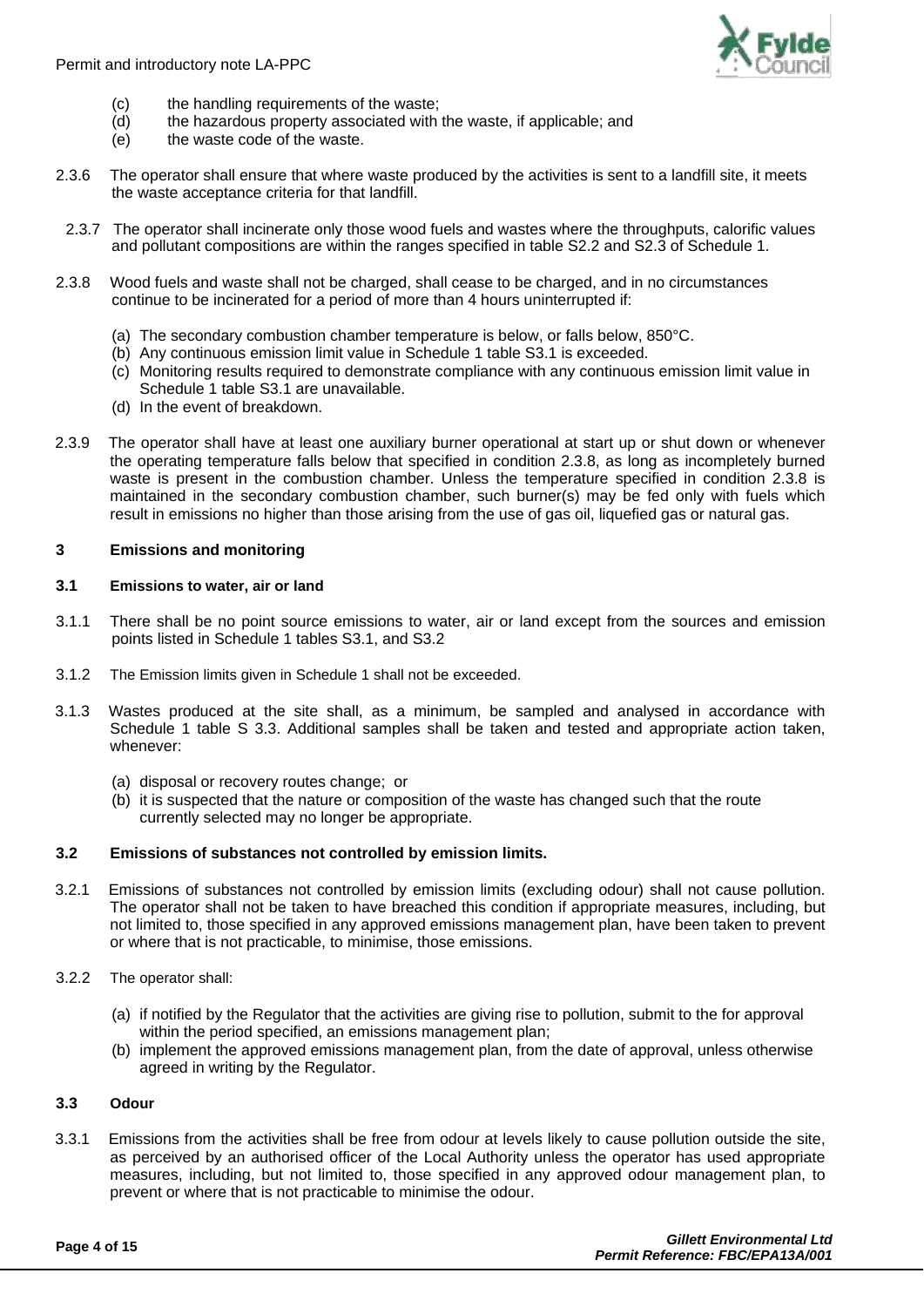

### 3.3.2 The operator shall:

- (a) if notified by the Local Authority that the activities are giving rise to pollution outside the site due to odour, submit to the Regulator for approval within the period specified, an odour management plan;
- (b) implement the approved odour management plan, from the date of approval, unless otherwise agreed in writing by the Regulator
- 3.4.1 The operator shall:
	- (a) if notified by the Regulator that the activities are giving rise to pollution outside the site due to noise and vibration, submit to the Regulator for approval within the period specified, a noise and vibration management plan;
	- (b) implement the approved noise and vibration management plan, from the date of approval, unless otherwise agreed in writing by the Regulator.

#### **3.5 Monitoring**

- 3.5.1 The operator shall, unless otherwise agreed in writing by the Regulator, undertake the monitoring specified in the following tables in schedule 1 to this permit:
	- (a) point source emissions specified in table S3.1;
	- (b) process monitoring specified in table S3.2;
	- (c) residue quality in table S3.3
- 3.5.2 The operator shall maintain records of all monitoring required by this permit including records of the taking and analysis of samples, instrument measurements (periodic and continual), calibrations, examinations, tests and surveys and any assessment or evaluation made on the basis of such data.
- 3.5.3 Monitoring equipment, techniques, personnel and organisations employed for the emissions monitoring programme and the environmental or other monitoring specified in condition 3.5.1 shall have either MCERTS certification or MCERTS accreditation (as appropriate) unless otherwise agreed in writing by the Regulator. Newly installed CEMs, or CEMs replacing existing CEMs, shall have MCERTS certification and have an MCERTS certified range which is not greater than 1.5 times the daily emission limit value (ELV) specified in schedule 1 table S3.1. The CEM shall also be able to measure instantaneous values over the ranges which are to be expected during all operating conditions. If it is necessary to use more than one range setting of the CEM to achieve this requirement, the CEM shall be verified for monitoring supplementary, higher ranges.
- 3.5.4 The provisions for monitoring shall meet the requirements of TGN M1 Sampling requirements for stack emission monitoring, and TGN M2 Monitoring of stack emissions to air.
- 3.5.5 Where Continuous Emission Monitors are installed to comply with the monitoring requirements in schedule 1 table S3.1; the Continuous Emission Monitors shall be used such that;
	- (a) the values of the 95% confidence intervals of a single measured result at the daily emission limit value shall not exceed the following percentages:

| Carbon monoxide            | 10%        |
|----------------------------|------------|
| Sulphur dioxide            | <b>20%</b> |
| Oxides of nitrogen         | <b>20%</b> |
| Particulate matter         | 30%        |
| Total organic carbon (TOC) | 30%        |
| Hydrogen chloride          | 40%        |

- (b) valid half-hourly average values shall be determined within the effective operating time (excluding the start-up and shut-down periods) from the measured values after having subtracted the value of the confidence intervals in condition 3.5.5 (a);
- (c) where it is necessary to calibrate or maintain the monitor and this means that data are not available for a complete half-hour period, the half-hourly average shall in any case be considered valid if measurements are available for a minimum of 20 minutes during the half-hour. The number of halfhourly averages so validated shall not exceed 5 per day;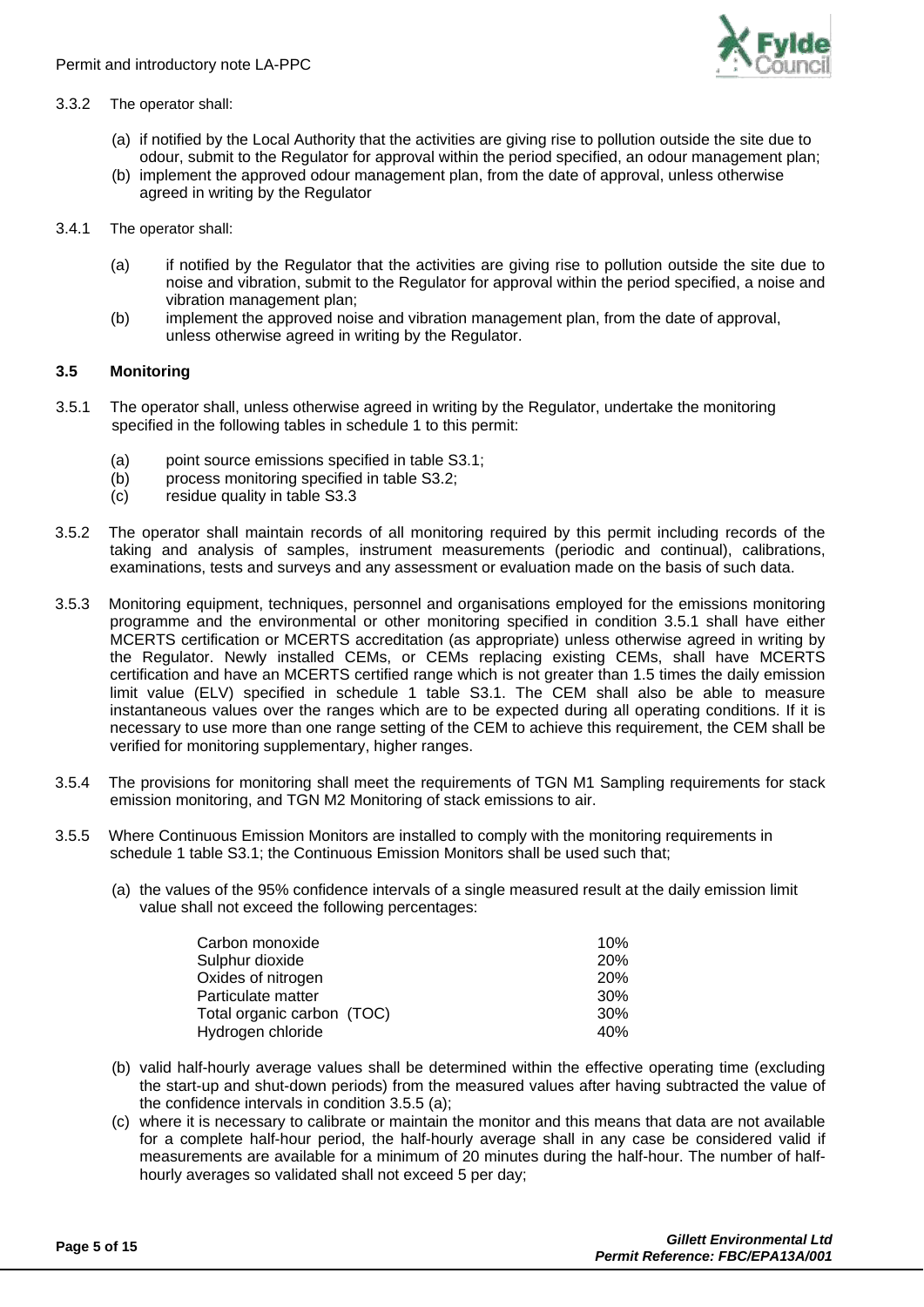

- (d) daily average values shall be determined as the average of all the valid half-hourly average values within a calendar day. The daily average value shall be considered valid if no more than five halfhourly average values in any day have been determined not to be valid;
- (e) no more than ten daily average values per year shall be determined not to be valid.
- (f) MCERTS certification for the appropriate determinants and ranges as evidence of compliance with BS EN15267-3

# **4.1 Records**

- 4.1.1 All records required to be made by this permit shall:
	- (a) be legible;
	- (b) be made as soon as reasonably practicable;
	- (c) if amended, be amended in such a way that the original and any subsequent amendments remain legible, or are capable of retrieval; and
	- (a) be retained, unless otherwise agreed in writing by the Regulator, for at least 2 years from the date when the records were made, or in the case of the following records until permit surrender:
		- (i) off-site environmental effects; and
		- (ii) matters which affect the condition of the land and groundwater.
- 4.1.2 The operator shall keep on site all records, plans and the management system required to be maintained by this permit, unless otherwise agreed in writing by the Regulator.

# **4.2 Reporting**

- 4.2.1 The operator shall send all reports and notifications required by the permit to the Regulator using the contact details supplied in writing by the Regulator.
- 4.2.2 A report or reports on the performance of the activities over the previous year shall be submitted to the Regulator by 31 January (or other date agreed in writing by the Regulator) each year. The report(s) shall include as a minimum:
	- (a) An overview of the results of the monitoring and assessment carried out in accordance with the permit.
	- (b) the annual production /treatment data set out in Schedule 2 table S4.2; and
	- (c) the performance parameters set out in Schedule 2 table S4.3 using the forms specified in table S4.4 of that schedule where required.
- 4.2.3 Within 28 days of the end of the reporting period the operator shall, unless otherwise agreed in writing by the Regulator, submit reports of the monitoring and assessment carried out in accordance with the conditions of this permit, as follows:
	- (a) in respect of the parameters and emission points specified in Schedule 2 table S4.1;
	- (b) for the reporting periods specified in Schedule 2 table S4.1 and using the forms specified in Schedule 2 table S4.4 ; and
	- (c) giving the information from such results and assessments as may be required by the forms specified in those tables.
- 4.2.4 The operator shall, unless notice under this condition has been served within the preceding four years, submit to the Regulator, within six months of receipt of a written notice, a report assessing whether there are other appropriate measures that could be taken to prevent, or where that is not practicable, to minimise pollution.
- 4.2.5 Within one month of the end of each year, the operator shall submit to the Regulator using the form made available for the purpose, the information specified on the form relating to the site and the waste accepted and removed from it during the previous year.

#### **4.3 Notifications**

4.3.1 The Regulator shall be notified without delay following the detection of: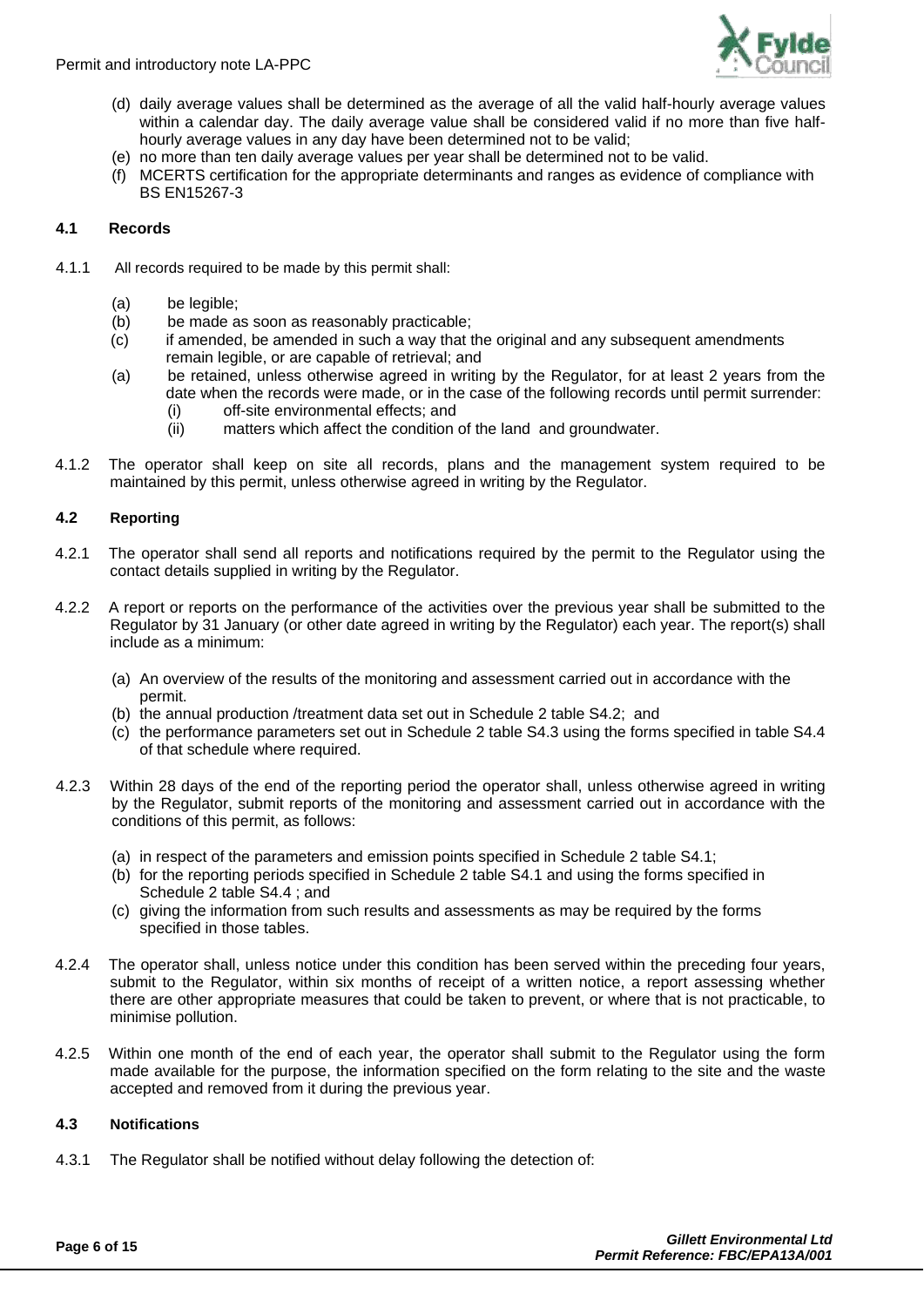

- (a) any malfunction, breakdown or failure of equipment or techniques, accident, or emission of a substance not controlled by an emission limit which has caused, is causing or may cause significant pollution;
- (b) the breach of a limit specified in the permit; or
- (c) any significant adverse environmental effects.
- 4.3.2 Any information provided under condition 4.3.1 shall be confirmed by sending the information listed in Schedule 2 to this permit within the time period specified in that schedule.
- 4.3.3 All annual Extractive monitoring and where the Regulator has requested in writing that it shall be notified when the operator is to undertake monitoring and/or spot sampling, the operator shall inform the Regulator when the relevant monitoring and/or spot sampling is to take place. The operator shall provide this information to the Regulator at least 14 days before the date the monitoring is to be undertaken.
- 4.3.4 All annual monitoring and requested monitoring shall be reported to the Regulator within 8 weeks of sampling.

#### **4.4 Interpretation**

- 4.4.1 In this permit the expressions listed in Schedule 4 shall have the meaning given in that schedule.
- 4.4.2 In this permit references to reports and notifications mean written reports and notifications, except where reference is made to notification being made "without delay", in which case it may be provided by telephone.

#### **Schedule 1** –

| <b>Site Activities</b>                                                                                                                                        |                                                                                                                                                                                                                                                           |                                                                                                                                                               |  |  |  |
|---------------------------------------------------------------------------------------------------------------------------------------------------------------|-----------------------------------------------------------------------------------------------------------------------------------------------------------------------------------------------------------------------------------------------------------|---------------------------------------------------------------------------------------------------------------------------------------------------------------|--|--|--|
| <b>Table S1.1 Activities</b>                                                                                                                                  |                                                                                                                                                                                                                                                           |                                                                                                                                                               |  |  |  |
| Activity Listed in Schedule 13 of the EP                                                                                                                      |                                                                                                                                                                                                                                                           |                                                                                                                                                               |  |  |  |
| <b>Regulations 2016</b>                                                                                                                                       | <b>Description of Specified Activity</b>                                                                                                                                                                                                                  | <b>Limits of Specified Activity</b>                                                                                                                           |  |  |  |
| Waste incineration plant or waste co-<br>incineration plant, under 3 tonnes per<br>hour to which Chapter IV of the Industrial<br>Emissions Directive applies. | Incineration of waste wood (WRA<br>specification A, B or C and European waste<br>codes in table S2.2 only) within a Herz RRK-<br>AK WID 1000 biomass boiler fitted with post<br>combustion abatement plant to meet the<br>emission standards in Table 3.1 | From receipt of waste to emission of<br>exhaust gas and disposal of waste arising<br>Waste types and quantities as specified<br>in table S2.2 of this permit. |  |  |  |
| <b>Directly Associated Activities</b>                                                                                                                         |                                                                                                                                                                                                                                                           |                                                                                                                                                               |  |  |  |
| Drying of grades of chipped waste wood.                                                                                                                       | Drying of waste wood within distinct<br>graded batches, such that contamination of<br>"fuel".                                                                                                                                                             | Within the buildings outlined in the<br>site boundary only.                                                                                                   |  |  |  |
| Storage of waste wood prior to<br>incineration Grade A, B and C                                                                                               | Storage of grades A, B and C waste woods<br>in storage bunker.                                                                                                                                                                                            | Within the buildings outlined in the<br>site boundary.                                                                                                        |  |  |  |

| Waste types, raw materials and fuels |                                         |  |  |  |
|--------------------------------------|-----------------------------------------|--|--|--|
| Table S2.1 Auxiliary Fuels           | Specification                           |  |  |  |
| Distillate fuel oil (Gas oil)        | Not more than 0.1 % w/w sulphur content |  |  |  |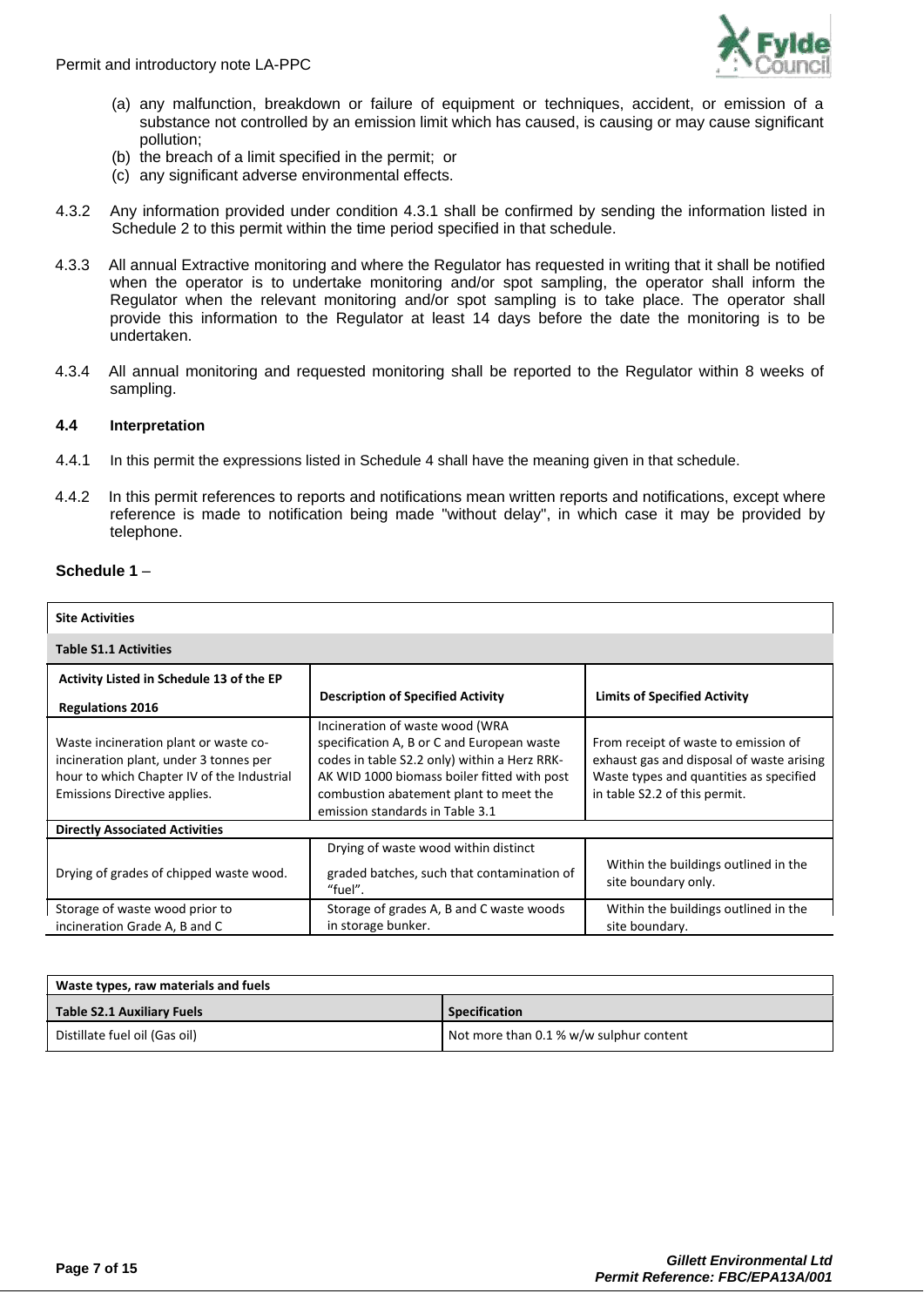

| Table S2.2 Permitted waste types and quantities for incineration plant                    |                                                                                                                                                                                                                                                                 |                                                                |  |  |  |  |
|-------------------------------------------------------------------------------------------|-----------------------------------------------------------------------------------------------------------------------------------------------------------------------------------------------------------------------------------------------------------------|----------------------------------------------------------------|--|--|--|--|
| <b>List of Wastes</b><br>(England) Regula Description<br><b>tions 2005</b><br>Waste codes |                                                                                                                                                                                                                                                                 | <b>Specification WRA</b>                                       |  |  |  |  |
| 03<br>03 01 01<br>03 01 05<br>03 01 99                                                    | Wastes from wood processing and the production of panels and furniture,<br>pulp, paper and cardboard.<br>Waste bark wood<br>Sawdust, shavings cuttings wood, particle board and veneer (other than<br>those mentioned in 03 01 04)<br>Wood Wastes not specified | Grade A, B or C only<br>No hazardous wastes to be incinerated. |  |  |  |  |
| 170201                                                                                    | Wood from construction and demolition wastes (Excluding wood containing<br>hazardous substances 17 02 04*)                                                                                                                                                      | Grade A, B or C only<br>No hazardous wastes to be incinerated. |  |  |  |  |
| 19 12<br>19 12 07                                                                         | Wastes from the mechanical treatment of waste (for example sorting,<br>crushing, compacting, pelletising) not otherwise specified.<br>wood other than that mentioned in (19 12 06 wood containing<br>hazardous substances)                                      | Grade A, B or C only<br>No hazardous wastes to be incinerated  |  |  |  |  |

| Table S2.3 WRA wood waste grades (WRAP, 2012)                 |                                                                                                                                                                                                   |                                                                                                                                                 |                                                                                                                                                                                                                                  |                                                                                                                                                                       |  |  |
|---------------------------------------------------------------|---------------------------------------------------------------------------------------------------------------------------------------------------------------------------------------------------|-------------------------------------------------------------------------------------------------------------------------------------------------|----------------------------------------------------------------------------------------------------------------------------------------------------------------------------------------------------------------------------------|-----------------------------------------------------------------------------------------------------------------------------------------------------------------------|--|--|
| Wood Waste Grade                                              | <b>Typical Markets</b>                                                                                                                                                                            | Typical<br>Sources of Raw<br>Material for<br>Recycling                                                                                          | <b>Materials</b><br>Within Wood<br><b>Waste Grade</b>                                                                                                                                                                            | Typical Non-<br><b>Wood Content</b><br>Prior to<br>Processing                                                                                                         |  |  |
| Grade A<br>"Clean"<br>Recycled<br>Wood                        | Manufacture of<br>products such as<br>animal bedding,<br>horticultural mulches,<br>and the panel board<br>sector<br>Fuel in non WID<br>installations, or<br>manufacture of<br>pellets/briquettes. | Distribution<br>Retailing<br>Packaging<br>Secondary<br>manufacture e.g.<br>joinery<br>Pallets                                                   | Solid softwood<br>and hardwood,<br>packaging waste,<br>scrap pallets,<br>packing cases,<br>and cable drums.<br>Process off-cuts<br>from<br>joinery/<br>manufacturing.                                                            | Nails and metal<br>fixings.<br>Minor amounts of<br>paint, and surface<br>coatings.                                                                                    |  |  |
| <b>Grade B</b><br><b>Industrial</b><br><b>Feedstock Grade</b> | A feedstock for<br>industrial wood<br>processing operations<br>such as<br>the manufacture of<br>panel products,<br>including chipboard<br>and medium density<br>fibreboard.                       | As Grade A, plus<br>construction and<br>demolition operations,<br>and<br><b>Transfer Stations.</b>                                              | May contain up to<br>60% Grade A<br>material as above,<br>plus<br>building and<br>demolition<br>materials and<br>domestic furniture<br>made from solid<br>wood.                                                                  | Nails/metal fixings.<br>Some paints, plastics,<br>glass, grit,<br>coatings, binders<br>and glues.<br>Limits on treated<br>or coated materials<br>as defined by WID.   |  |  |
| <b>Grade C</b><br><b>Fuel Grade</b>                           | Biomass fuel for use in<br>the generation of<br>electricity and/or heat<br>in WID compliant<br>installations.                                                                                     | All above, plus<br>Municipal<br>Collections<br><b>Recycling Centres</b><br>Transfer Stations,<br>and<br><b>Civic Amenity</b><br>Recycling sites | All of the above,<br>plus<br>fencing products,<br>flat pack furniture<br>made from board<br>products and DIY<br>materials.<br>High content of<br>panel products<br>such as<br>chipboard, MDF,<br>plywood, OSB<br>and fibreboard. | Nails and metal<br>fixings.<br>Paints coatings<br>and glues, paper,<br>plastics and<br>rubber, glass, grit.<br>Coated and<br>treated timber (non<br>CCA or creosote). |  |  |
| <b>Grade D</b>                                                | Requires disposal at                                                                                                                                                                              | All of the above                                                                                                                                | Fencing                                                                                                                                                                                                                          | Copper/ Chrome/                                                                                                                                                       |  |  |

**Page 8 of 15** *Gillett Environmental Ltd Permit Reference: FBC/EPA13A/001*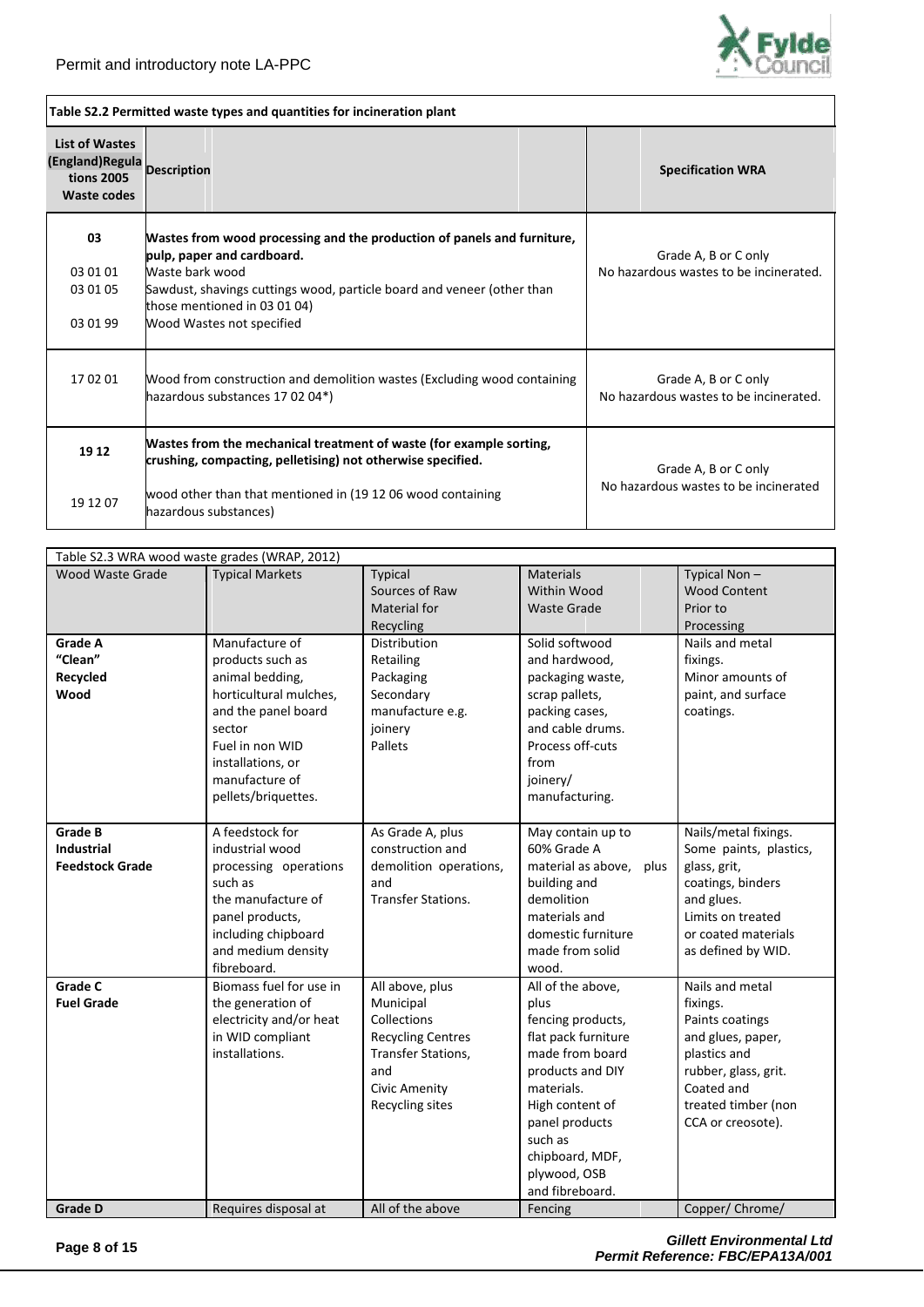

| Hazardous waste       | special facilities. | plus fencing, track | Transmission     | Arsenic      |
|-----------------------|---------------------|---------------------|------------------|--------------|
| Not to be incinerated |                     | work and            | Poles            | preservation |
|                       |                     | transmission pole   | Railway sleepers | treatments   |
|                       |                     | contractors.        | Cooling towers   | Creosote     |

| Table S3.1 Point source emissions to air – emission limits and monitoring requirements |                           |                                       |                                             |                                                       |                                |                                                  |
|----------------------------------------------------------------------------------------|---------------------------|---------------------------------------|---------------------------------------------|-------------------------------------------------------|--------------------------------|--------------------------------------------------|
| <b>Emission point</b><br>ref                                                           | Source                    | Parameter                             |                                             | Limit (including unit)/Reference period               | <b>Monitoring</b><br>frequency | <b>Monitoring</b><br>Standard(s) or<br>method(s) |
|                                                                                        |                           |                                       | Maximum<br>validated half<br>hourly average | Daily average of<br>validated half<br>hourly averages |                                |                                                  |
|                                                                                        |                           | Particulate matter                    | 30 mg/m $3$                                 | 10 mg/m $3$                                           |                                |                                                  |
|                                                                                        | Main stack<br>Incinerator | <b>Total Organic</b><br>Carbons (TOC) | 20 mg/m $3$                                 | 10 mg/m $3$                                           |                                |                                                  |
|                                                                                        |                           | Hydrogen Chloride                     | 60 mg/m $^3$                                | 10 mg/m $3$                                           | Continuous                     | BS EN 15267-3<br>Or M <sub>2</sub>               |
|                                                                                        |                           | Carbon Monoxide                       | 100 mg/m $3$                                | 50 mg/m $3$                                           |                                |                                                  |
|                                                                                        |                           | Sulphur Dioxide                       | 200 mg/m $^3$                               | 50 mg/m $3$                                           |                                |                                                  |
|                                                                                        |                           | Oxides of Nitrogen                    | 400 mg/m $3$                                | 200 mg/m $^3$                                         |                                |                                                  |

| Table S3.1 Point source emissions to air – emission limits and monitoring requirements |                                                                   |                                                      |                                    |                                                                  |                                             |                                           |
|----------------------------------------------------------------------------------------|-------------------------------------------------------------------|------------------------------------------------------|------------------------------------|------------------------------------------------------------------|---------------------------------------------|-------------------------------------------|
| <b>Emission point</b><br>ref & location                                                | <b>Source</b>                                                     | Parameter                                            | Limit (inc units)                  | Reference<br>period                                              | <b>Monitoring</b><br>frequency <sup>1</sup> | Monitoring<br>standard(s) or<br>method(s) |
| main stack<br>Incinerator                                                              |                                                                   | Hydrogen Fluoride                                    | 4 mg/m $^3$                        | Periodic over<br>minimum $\frac{1}{2}$ -<br>hour period          | M <sub>2</sub>                              |                                           |
|                                                                                        |                                                                   | Cadmium &<br>thallium and their<br>compounds (total) | $0.05$ mg/m $3$                    | Periodic over                                                    |                                             | M <sub>2</sub>                            |
|                                                                                        |                                                                   | Mercury and its<br>compounds                         | $0.05$ mg/m $3$                    | minimum 30<br>minute,                                            |                                             | M <sub>2</sub>                            |
|                                                                                        | Sb, As, Pb, Cr, Co,<br>Cu, Mn, Ni and V<br>and their<br>compounds | $0.5$ mg/m $3$ Total                                 | maximum 8<br>Annual<br>hour period | M <sub>2</sub>                                                   |                                             |                                           |
|                                                                                        | TEQ)                                                              | Dioxins/Furans (I-                                   | $0.1$ ng/Nm $^3$                   | Periodic over<br>minimum 6<br>hours,<br>maximum 8<br>hour period |                                             | M <sub>2</sub>                            |

1. Or other frequency as agreed in writing by the Regulator

| Table S3.2 Process monitoring requirements |                    |                             |                        |                             |  |  |
|--------------------------------------------|--------------------|-----------------------------|------------------------|-----------------------------|--|--|
| Location or description of                 | Parameter          | <b>Monitoring frequency</b> | Monitoring standard or | <b>Other specifications</b> |  |  |
| point of measurement                       |                    |                             | method                 |                             |  |  |
| A12 main stack                             | Oxygen (dry)       | Continuous                  | <b>BSEN 15267-3</b>    | <b>CEMS to MCERTS</b>       |  |  |
|                                            | Carbon Monoxide    |                             |                        | standards                   |  |  |
|                                            | Exhaust gas oxygen |                             |                        |                             |  |  |
|                                            | content (wet)      |                             |                        |                             |  |  |
| Location close to the                      | Temperature        | Continuous                  | Traceable to national  | <b>CEMS to MCERTS</b>       |  |  |
| secondary combustion                       | ( <sup>U</sup> C)  |                             | standards              | standards                   |  |  |
| chamber inner wall                         |                    |                             |                        |                             |  |  |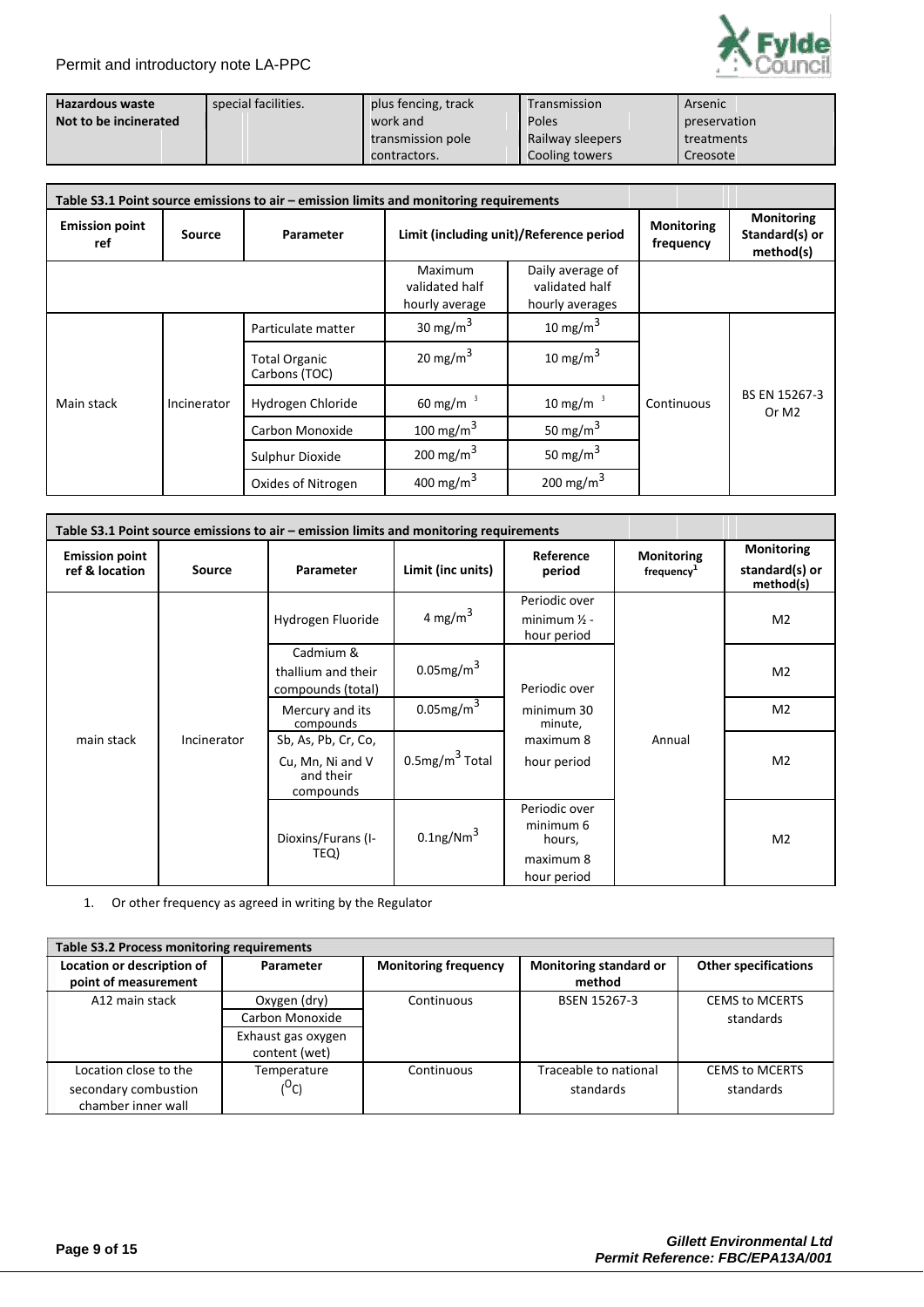

| Table S3.3 Residue Quality                                                      |                           |        |                                             |                                                                          |                                                   |  |
|---------------------------------------------------------------------------------|---------------------------|--------|---------------------------------------------|--------------------------------------------------------------------------|---------------------------------------------------|--|
| Emission point reference or<br>source or description of point of<br>measurement | Parameter                 | Limit  | <b>Monitoring</b><br>frequency <sup>4</sup> | <b>Monitoring</b><br>Standard or<br>method <sup>1</sup>                  | Other<br>specifications                           |  |
| Incinerator bottom ash (IBA)                                                    | Loss on ignition<br>(LOI) | 5% w/w | Annual                                      | Sampling and<br>analysis as per<br>Regulator ash<br>sampling<br>protocol | Where Grade<br>C wood chips<br>are<br>incinerated |  |
| 1. Or other equivalent standard as agreed in writing by the Regulator           |                           |        |                                             |                                                                          |                                                   |  |
| 2. Or other frequency as agreed in writing by the Regulator                     |                           |        |                                             |                                                                          |                                                   |  |

# **Schedule 2 - Reporting**

Parameters, for which reports shall be made, in accordance with conditions of this permit, are listed below.

Tables S4.1, 4.2, 4.3

| Table S4.1 Reporting of Monitoring data                                                             |                               |                                                    |                      |  |  |
|-----------------------------------------------------------------------------------------------------|-------------------------------|----------------------------------------------------|----------------------|--|--|
| Parameter as required by condition                                                                  | <b>Emission or monitoring</b> |                                                    |                      |  |  |
| 4.2.1                                                                                               | point/reference               | <b>Reporting period</b>                            | <b>Period begins</b> |  |  |
| Emissions to air                                                                                    | A1                            | Annual                                             | 1 Jan.               |  |  |
| Loss on Ignition (LOI)                                                                              | Incinerator bottom ash (IBA)  | Annual                                             | 1 Jan                |  |  |
| Group I, Group II, and Group III<br>metals and their compounds                                      |                               |                                                    |                      |  |  |
| Dioxins/furans and dioxin like PCBs                                                                 | Incinerator bottom ash (IBA)  | Before use of a new disposal<br>or recycling route | With new route.      |  |  |
| Total soluble fraction for Group I,<br>Group II and Group III meals and zinc<br>and their compounds |                               |                                                    |                      |  |  |

| Table S4.2 Reporting of production/treatment         |  |  |  |  |  |
|------------------------------------------------------|--|--|--|--|--|
| Units<br><b>Frequency of assessment</b><br>Parameter |  |  |  |  |  |
| Annually<br>Wood waste A, B and C<br>tonnes          |  |  |  |  |  |

| Table S4.3 Reporting of performance parameters                    |                                |                                                     |  |
|-------------------------------------------------------------------|--------------------------------|-----------------------------------------------------|--|
| Parameter                                                         | <b>Frequency of assessment</b> | <b>Units</b>                                        |  |
| Electrical energy used at the installation                        |                                | KWhrs and KWhrs/tonne of waste                      |  |
| Fuel oil used                                                     |                                | incinerated                                         |  |
| IBA produced                                                      |                                |                                                     |  |
| APC residues produced                                             | As requested by the Regulator  | Kg and Kg/tonne of waste incinerated                |  |
| Activated carbon used                                             |                                |                                                     |  |
| Sodium bicarbonate used                                           |                                |                                                     |  |
| Water used                                                        |                                | $M3$ and m <sup>3</sup> /tonne of waste incinerated |  |
| Periods of CEMs invalidation                                      | Annually                       | Hours and cumulative days in a year                 |  |
| Incinerator operating hours (excluding<br>start-up and shut down) | Annually                       | Hours and cumulative hours for current<br>year      |  |

| Table S4.4 Reporting forms, or other forms as agreed in writing by the Regulator |                  |                                                   |  |
|----------------------------------------------------------------------------------|------------------|---------------------------------------------------|--|
| Media/parameter                                                                  | Date of form     |                                                   |  |
| Air                                                                              | Form Air 1 and 2 |                                                   |  |
| <b>CEMs invalidation</b>                                                         | Form Air 3       | 1 January and/or<br>As requested by the Regulator |  |
| Incinerator operating hours<br>Form Air 4                                        |                  |                                                   |  |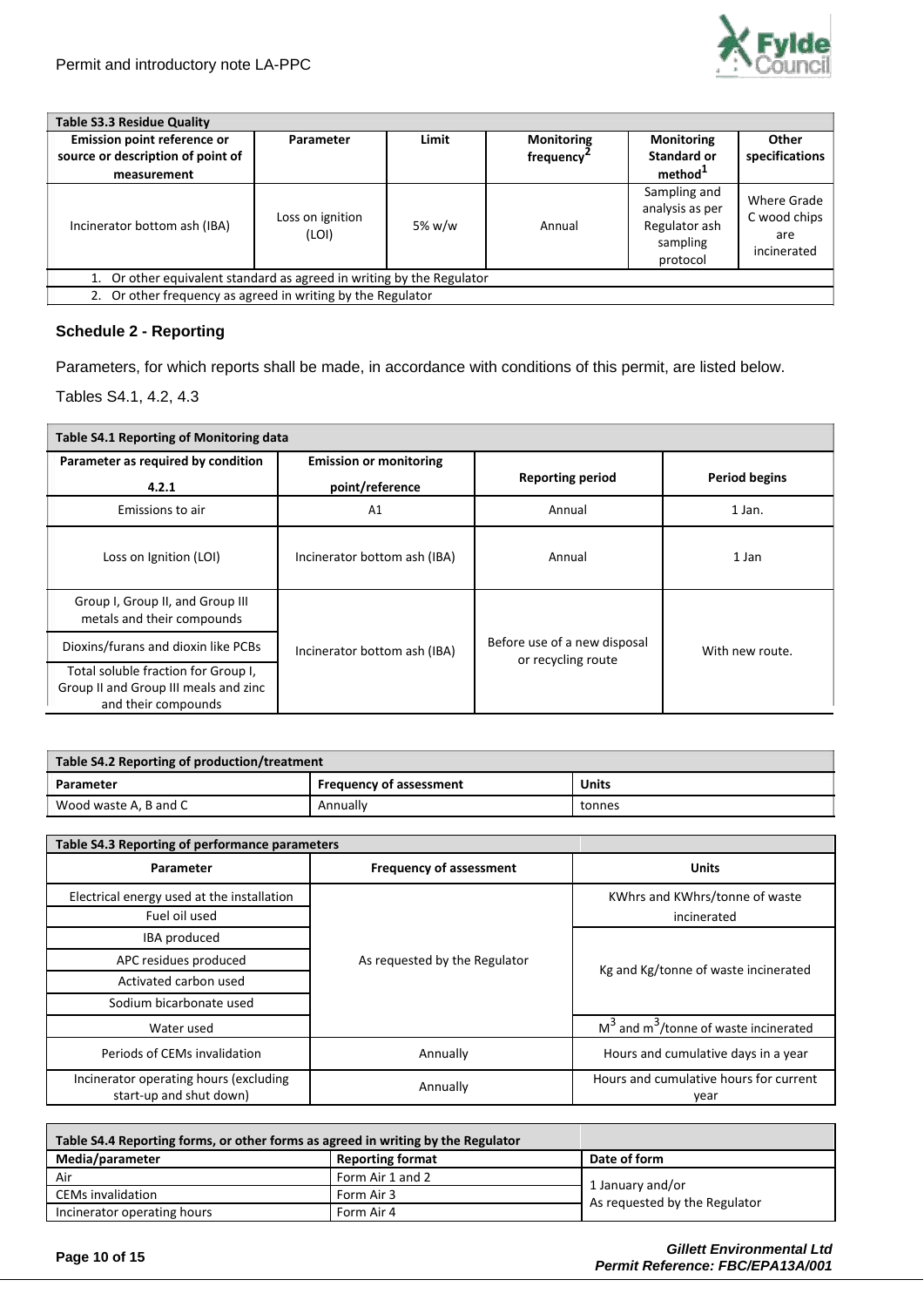

| Residues                     | Form Residues 1 and 2 |
|------------------------------|-----------------------|
| Energy usage                 | Form Energy 1         |
| Water and raw material usage | Form RM 1             |
| Waste disposal and recovery  | Form R1               |
| Waste incinerated            | Form T1               |
| Performance indicators       | Form P1               |

### **Schedule 3 - Notification**

These pages outline the information that the operator must provide.

Units of measurement used in information supplied under Part A and B requirements shall be appropriate to the circumstances of the emission. Where appropriate, a comparison should be made of actual emissions and authorised emission limits.

If any information is considered commercially confidential, it should be separated from non-confidential information, supplied on a separate sheet and accompanied by an application for commercial confidentiality under the provisions of the EP Regulations.

| Part A                                                                                                                                                                                                                                                                                         |                                                    |
|------------------------------------------------------------------------------------------------------------------------------------------------------------------------------------------------------------------------------------------------------------------------------------------------|----------------------------------------------------|
| Permit Number                                                                                                                                                                                                                                                                                  | FBC/EPA13A/001                                     |
| Name of operator                                                                                                                                                                                                                                                                               | Gillett Environmental Ltd                          |
| Location of Facility                                                                                                                                                                                                                                                                           | <b>Boundary Road</b><br>Lytham St Annes<br>FY8 5HU |
| Time and date of the detection                                                                                                                                                                                                                                                                 |                                                    |
| (a) Notification requirements for any malfunction, breakdown or failure of equipment or techniques, accident, or emission of a<br>substance not controlled by an emission limit which has caused, is causing or may cause significant pollution<br>To be notified within 24 hours of detection |                                                    |
| Date and time of the event                                                                                                                                                                                                                                                                     |                                                    |
| Reference or description of the location of the event                                                                                                                                                                                                                                          |                                                    |
| Description of where any release into the environment took place                                                                                                                                                                                                                               |                                                    |
| Substances(s) potentially released                                                                                                                                                                                                                                                             |                                                    |
| Best estimate of the quantity or rate of release of substances                                                                                                                                                                                                                                 |                                                    |
| Measures taken, or intended to be taken, to stop any emission                                                                                                                                                                                                                                  |                                                    |
| Description of the failure or accident                                                                                                                                                                                                                                                         |                                                    |
|                                                                                                                                                                                                                                                                                                |                                                    |

| (b) Notification requirements for the breach of a limit                         |  |
|---------------------------------------------------------------------------------|--|
| To be notified within 24 hours of detection unless otherwise<br>specified below |  |
| Emission point reference/source                                                 |  |
| Parameter(s)                                                                    |  |
| Limit                                                                           |  |
| Measured value and uncertainty                                                  |  |
| Date and time of monitoring                                                     |  |
| Measures taken, or intended to be taken, to stop the emission                   |  |
|                                                                                 |  |

**(c) Notification requirements for the detection of any significant adverse environmental effect**

To be notified within 24 hours of detection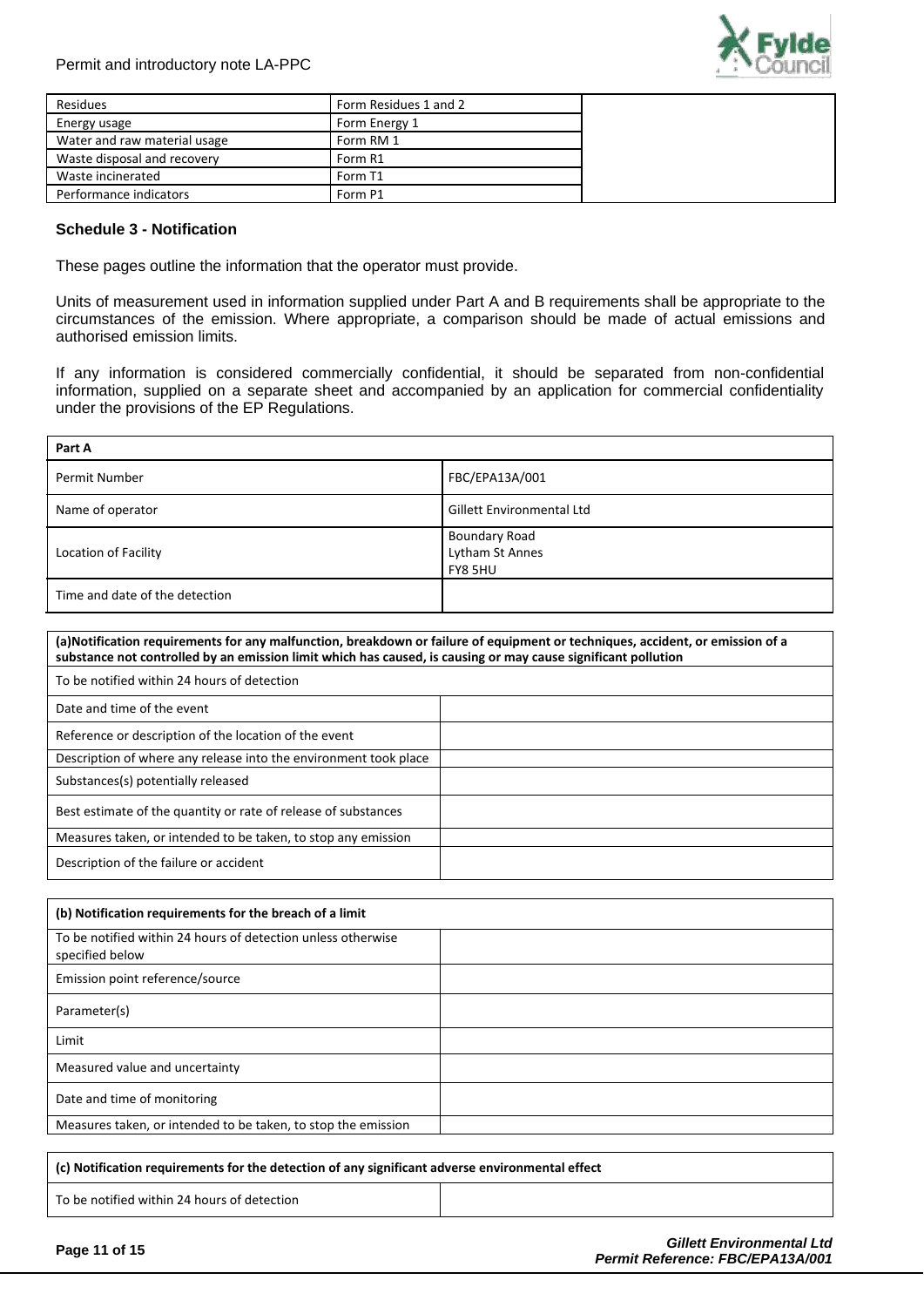# Permit and introductory note LA-PPC



| Description of where the effect on the environment was detected |  |
|-----------------------------------------------------------------|--|
| Substances(s) detected                                          |  |
| Concentrations of substances detected                           |  |
| Date of monitoring/sampling                                     |  |

| Part B to be submitted as soon as practicable                                                                                                                |  |
|--------------------------------------------------------------------------------------------------------------------------------------------------------------|--|
| Any more accurate information on the matters for notification<br>under Part A                                                                                |  |
| Measures taken, or intended to be taken, to prevent a recurrence<br>of the incident                                                                          |  |
| Measures taken, or intended to be taken, to rectify, limit or<br>prevent any pollution of the environment which has been or may<br>be caused by the emission |  |
|                                                                                                                                                              |  |
| Name*                                                                                                                                                        |  |
| Post                                                                                                                                                         |  |
| Signature                                                                                                                                                    |  |

\* authorised to sign on behalf of the operator

Date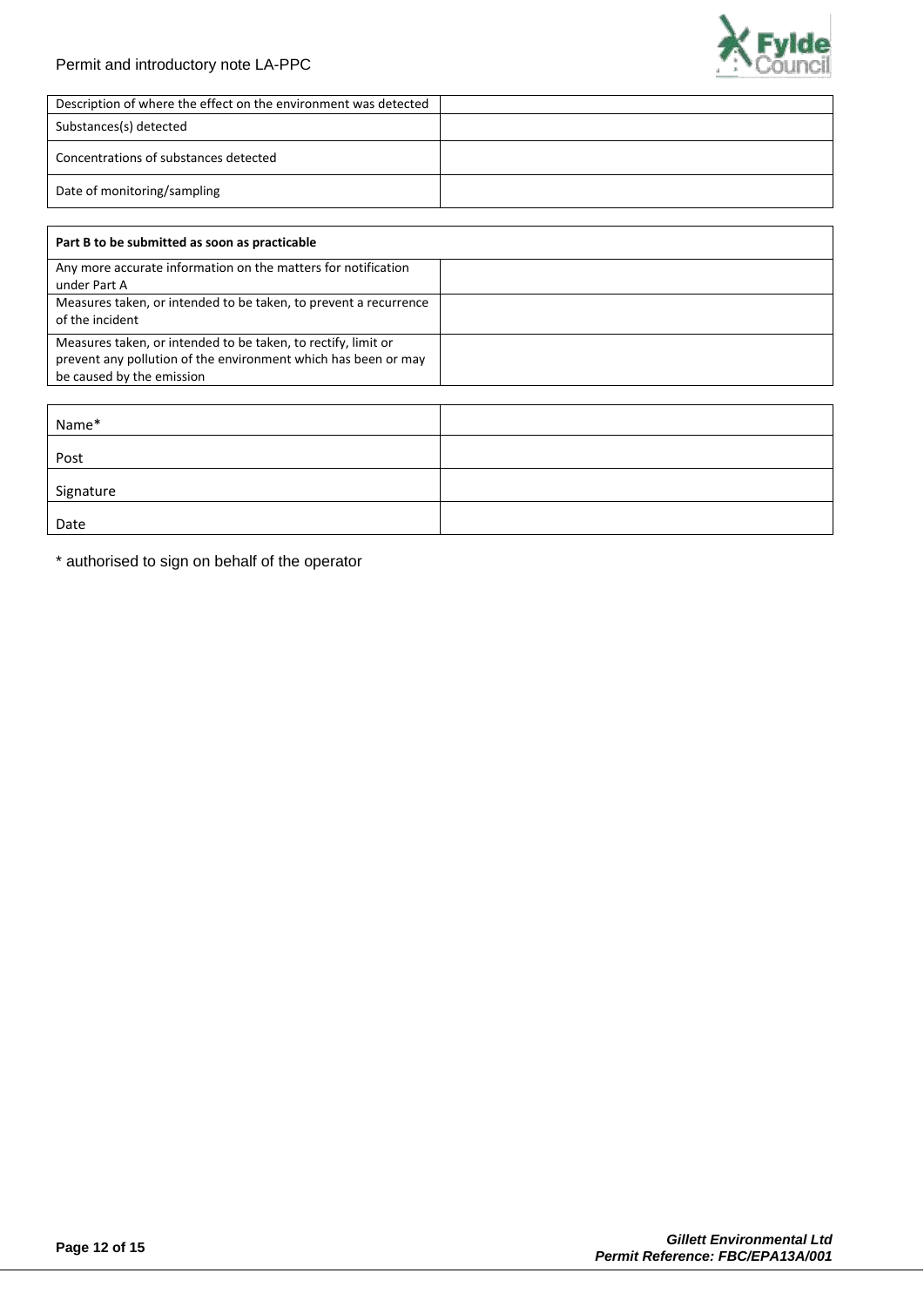

### **Schedule 4 - Interpretation**

"abatement equipment" means that equipment dedicated to the removal of polluting substances from releases from the installation to air or water media.

"accident" means an accident that may result in pollution.

"APC residues" means air pollution control residues

"application" means the application for this permit, together with any additional information supplied by the operator as part of the application and any response to a notice served under Schedule 5 to the EP Regulations.

"authorised officer" means any person authorised by the Regulator under section 108( 1) of The Environment Act 1995 to exercise, in accordance with the terms of any such authorisation, any power specified in section 108(4) of that Act.

"bi-annual" means twice per year with at least five months between tests;

"CEM" means continuous emission monitor.

"CEN" means European Committee for Standardisation.

"daily average" for releases of substances to air means the average of valid half-hourly averages over consecutive discrete periods of 24 hours as agreed by the Regulator during normal operation. Where the plant is operational for less than 24 hours, the daily average shall mean the average of all valid halfhourly averages provided the plant is operational for a minimum of 6 hours.

"dioxin and furans" means polychlorinated dibenzo-p-dioxins and polychlorinated dibenzofurans.

"disposal" means any of the operations provided for in Annex IIA of the Waste Framework Directive.

"EP Regulations" means The Environmental Permitting (England and Wales) Regulations SI 2016 No.1154 and words and expressions used in this permit which are also used in the Regulations have

the same meanings as in those Regulations.

"emissions to land' includes emissions to groundwater.

"emissions of substances not controlled by emission limits" means emissions of substances to air, water or land from the activities, either from the emission points specified in schedule 3 or from other localised or diffuse sources, which are not controlled by an emission limit.

"EWC Code" means the code number from the European Waste Catalogue.

"groundwater'' means all water, which is below the surface of the ground in the saturation zone and in direct contact with the ground or subsoil.

"Group I metals" means mercury (Hg).

"Group fl metals" means Cadmium (Cd) and Thallium (Tl)

"Group Ill metals" means Antimony (Sb), Arsenic (As}, Chromium (Cr}, Cobalt (Co}, Copper (Cu}, Lead (Pb), Manganese (Mn}, Nickel (Ni}, and Vanadium (V)

"IBA" means incinerator bottom ash removed from the primary combustion chamber after burn-out is complete.

"ISO" means International Standards Organisation.

"LOI" means loss on ignition, a technique used to determine the combustible material by heating the ash residue to a high temperature

"oxides of nitrogen (NO,)" means nitric oxide (NO) plus nitrogen dioxide (N02) expressed as N02

"MCERTS" means the Regulator's Monitoring Certification Scheme.

"management system" means Environmental Management System (EMS) complying with the Regulator's Horizontal Guidance Note H6, Environmental Management Systems published April 2010.

"monitoring" includes the taking and analysis of samples, instrumental measurements (periodic and continual), calibrations, examinations, tests and surveys.

"PAH" means Poly-cyclic aromatic hydrocarbon, and comprises Anthanthrene, Benzo[a]anthracene, Benzo[b]fluoranthene, Benzo[k]fluoranthene, Benzo[b]naph(2, 1-d)thiophene, Benzo[c]phenanthrene,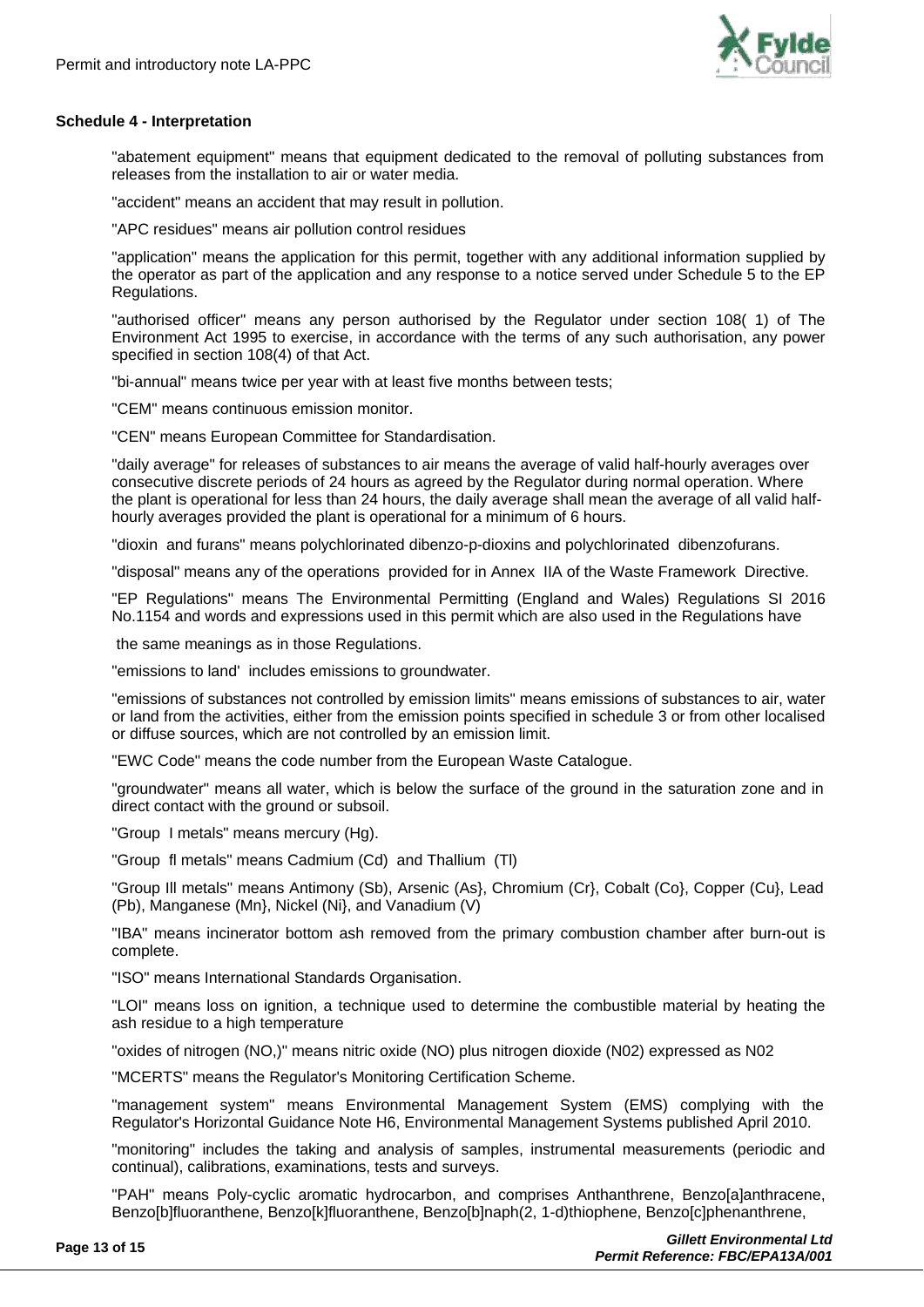

Benzo[ghi]perylene, Benzo[a]pyrene, Cholanthrene, Chrysene, Cyclopenta[c,d]pyrene, Dibenzo[ah]anthracene, Dibenzo[a,i]pyrene, Fluoranthene, lndo[1,2,3- cd]pyrene, Naphthalene

"PCB" means Polychlorinated Biphenyl. Dioxin-like PCBs are the non-ortho and mono-ortho PCBs listed in the table below.

"shut down" means any period where the plant is being returned to a non-operational state and there is no waste being burned as described in the application or agreed in writing by the Regulator.

"start up" means any period, where the plant has been non-operational, after igniting the auxiliary burner until waste has been fed to the plant to initiate steady-state conditions as described in the application or agreed in writing by the Regulator.

"TOC" means Total Organic Carbon. In respect of releases to air, this means the gaseous and vaporous organic substances, expressed as TOC. In respect of Bottom Ash, this means the total carbon content of all organic species present in the ash (excluding carbon in elemental form).

"Waste code" means the six digit code referable to a type of waste in accordance with the List of Wastes (England)Regulations 2005, or List of Wastes (Wales) Regulations 2005, as appropriate, and in relation to hazardous waste, includes the asterisk.

"Waste Framework Directive (WFD)" means Directive 2008/98/EC of the European Parliament and of the Council of 19 November 2008 on waste and repealing certain Directives (O.J. L312/3, 22.11.2008).

"Waste Incineration Directive (WID)" means Directive 2000/76/EC of the European Parliament and of the Council of 4 December 2000 on the incineration of waste (0.J. L 332, 28.12.2000).

"year" means calendar year ending 31 December.

Where a minimum limit is set for any emission parameter, for example pH, reference to exceeding the limit shall mean that the parameter shall not be less than that limit.

Unless otherwise stated, any references in this permit to concentrations of substances in emissions into air means:

- (a) in relation to gases from incineration and co-incineration plants other than those burning waste oil, the concentration in dry air at a temperature of 273K, at a pressure of 101.3 kPa and with an oxygen content of 11 % dry.
- (b) where hazardous wastes are burned in an incineration or co-incineration plant and the emissions of pollutants are reduced by gas treatment, standardisation of the gas with respect to oxygen content shall be carried out only if the oxygen concentration measured over the same period exceeds the relevant oxygen content defined in conditions (a) above. In other cases, the measured emissions shall be standardised only for moisture, pressure and temperature.

For dioxins/furans and dioxin-like PCBs the determination of the toxic equivalence concentration (1- TEQ, & WHO-TEQ for dioxins/furans, WHO-TEQ for dioxin-like PCBs) stated as a release limit and/ or reporting requirement, the mass concentrations of the following congeners have to be multiplied with their respective toxic equivalence factors before summing. When reporting on measurements of dioxins/furans and dioxin-like PCBs, the toxic equivalence concentrations should be reported as a range based on all congeners less than the detection limit assumed to be zero as a minimum, and all congeners less than the detection limit assumed to be at the detection limit as a maximum

| TEF schemes for dioxins and furans |       |       |                           |                |              |
|------------------------------------|-------|-------|---------------------------|----------------|--------------|
|                                    |       | 1-TEF |                           | <b>WHO-TEF</b> |              |
| Congener                           |       | 1990  | 2005                      |                | 1997/8       |
|                                    |       |       | Humans/<br><b>Mammals</b> | Fish           | <b>Birds</b> |
| <b>Dioxins</b>                     |       |       |                           |                |              |
| 2378-TCOO                          | 1     |       | 1                         | 1              | 1            |
| 12378-PeCDD                        | 0.5   |       |                           |                | 1            |
| 1 2 3 4 7 8-HxCOO                  | 0.1   |       | 0.1                       | 0.5            | 0.05         |
| 123678-HxCDD                       | 0.1   |       | 0.1                       | 0.01           | 0.01         |
| 123789-HxCOO                       | 0.1   |       | 0.1                       | 0.01           | 0.1          |
| 123 4 6 7,8-HpCOO                  | 0.01  |       | 0.01                      | 0.001          | < 0.001      |
| <b>OCOO</b>                        | 0.001 |       | 0.0003                    |                |              |

**Page 14 of 15** *Gillett Environmental Ltd Permit Reference: FBC/EPA13A/001*